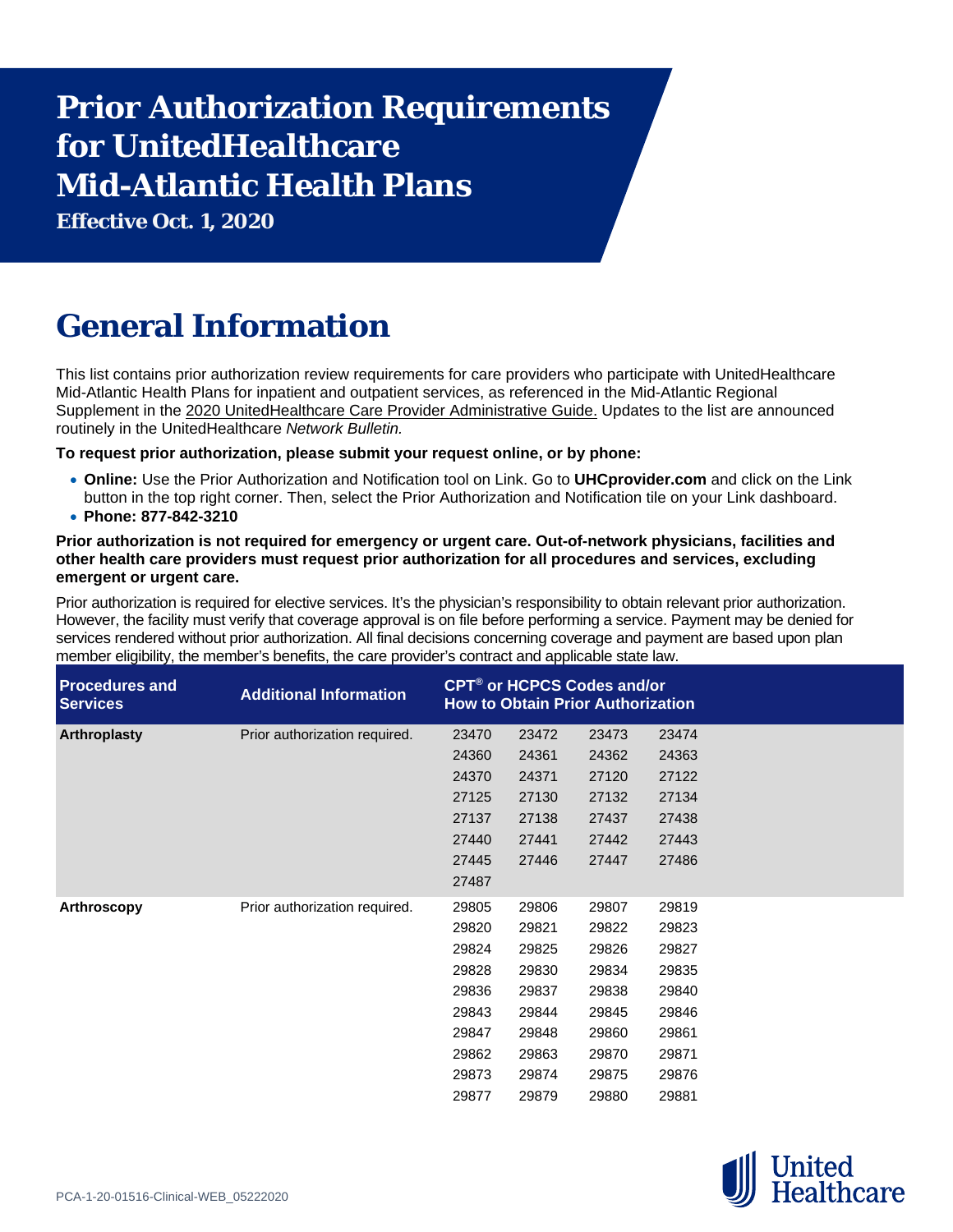| <b>Procedures and</b><br><b>Services</b>                                                                                                                                                                                                              | <b>Additional Information</b>                                                                                                                                                                                                                                                                                                                                                                                                                                                                                                                                                                                                                                                                                                                                                                                                                                                                                                                                                                            | <b>CPT<sup>®</sup> or HCPCS Codes and/or</b><br><b>How to Obtain Prior Authorization</b>                                                                                                  |                                                                                              |                                           |                                                                                                                                                                                       |  |  |  |
|-------------------------------------------------------------------------------------------------------------------------------------------------------------------------------------------------------------------------------------------------------|----------------------------------------------------------------------------------------------------------------------------------------------------------------------------------------------------------------------------------------------------------------------------------------------------------------------------------------------------------------------------------------------------------------------------------------------------------------------------------------------------------------------------------------------------------------------------------------------------------------------------------------------------------------------------------------------------------------------------------------------------------------------------------------------------------------------------------------------------------------------------------------------------------------------------------------------------------------------------------------------------------|-------------------------------------------------------------------------------------------------------------------------------------------------------------------------------------------|----------------------------------------------------------------------------------------------|-------------------------------------------|---------------------------------------------------------------------------------------------------------------------------------------------------------------------------------------|--|--|--|
| Arthroscopy (continued)                                                                                                                                                                                                                               |                                                                                                                                                                                                                                                                                                                                                                                                                                                                                                                                                                                                                                                                                                                                                                                                                                                                                                                                                                                                          | 29882<br>29886<br>29891<br>29895<br>29914                                                                                                                                                 | 29883<br>29887<br>29892<br>29897<br>29915                                                    | 29884<br>29888<br>29893<br>29898<br>29916 | 29885<br>29889<br>29894<br>29899                                                                                                                                                      |  |  |  |
| <b>Bariatric surgery</b><br>Bariatric surgery and<br>specific<br>obesity-related services                                                                                                                                                             | Prior authorization required.<br>Bariatric surgery and other<br>obesity-related services aren't<br>covered by some benefit plans<br>in some situations.                                                                                                                                                                                                                                                                                                                                                                                                                                                                                                                                                                                                                                                                                                                                                                                                                                                  | 43644<br>43771<br>43775<br>43846<br>43865*                                                                                                                                                | 43645<br>43772<br>43842<br>43847<br>43886<br>* Notification/prior authorization required for | 43659<br>43773<br>43843<br>43848<br>43887 | 43770<br>43774<br>43845<br>43860*<br>43888<br>the following diagnosis codes: E66.01, E66.09, E66.1 - E66.3, E66.8, E66.9,<br>Z68.1, Z68.20 - Z68.22, Z68.30 - Z68.39, Z68.41 - Z68.45 |  |  |  |
| <b>Behavioral health</b><br>services Behavioral health<br>services<br>through a designated<br>behavioral health network                                                                                                                               | Many of our benefit plans<br>only provide coverage for<br>behavioral health services<br>through a designated<br>behavioral health network.                                                                                                                                                                                                                                                                                                                                                                                                                                                                                                                                                                                                                                                                                                                                                                                                                                                               | For specific codes requiring prior authorization, please call the number on<br>the member's health plan ID card to refer for mental health and<br>substance abuse/substance use services. |                                                                                              |                                           |                                                                                                                                                                                       |  |  |  |
| Bone growth stimulator<br>Electronic stimulation or<br>ultrasound to heal fractures                                                                                                                                                                   | Prior authorization required.                                                                                                                                                                                                                                                                                                                                                                                                                                                                                                                                                                                                                                                                                                                                                                                                                                                                                                                                                                            | 20975                                                                                                                                                                                     | 20979                                                                                        |                                           |                                                                                                                                                                                       |  |  |  |
| <b>BRCA genetic testing</b><br>BRCA 1 and BRCA 2, or<br>breast cancer susceptibility,<br>genetic tests<br>that perform DNA<br>sequencing to<br>look for known gene<br>mutations associated with<br>the development<br>of breast and ovarian<br>cancer | Prior authorization is required<br>for BRCA testing before DNA<br>sequencing is performed. The<br>care provider ordering the test<br>notifies the laboratory<br>conducting<br>the test, and the laboratory<br>notifies UnitedHealthcare.<br>Genetic counseling is required<br>prior to testing by a qualified<br>care provider to review the<br>hereditary history and discuss<br>the impact of the test on<br>treatment. Once<br>UnitedHealthcare receives<br>notification for BRCA testing<br>from the laboratory, we'll send<br>the member a letter explaining<br>how to access the service.<br>Genetic testing and/or genetic<br>counseling services aren't<br>covered<br>by some benefit plans. Please<br>call the number on the<br>member's health plan ID card.<br>The genetic counseling<br>attestation form for care<br>providers and supportive<br>documentation that<br>satisfy additional criteria<br>requirement can be found at<br>UHCprovider.com/priorauth ><br>Oncology > Breast Cancer | 81162<br>81166<br>81217                                                                                                                                                                   | 81163<br>81212<br>81432                                                                      | 81164<br>81215<br>81433                   | 81165<br>81216                                                                                                                                                                        |  |  |  |

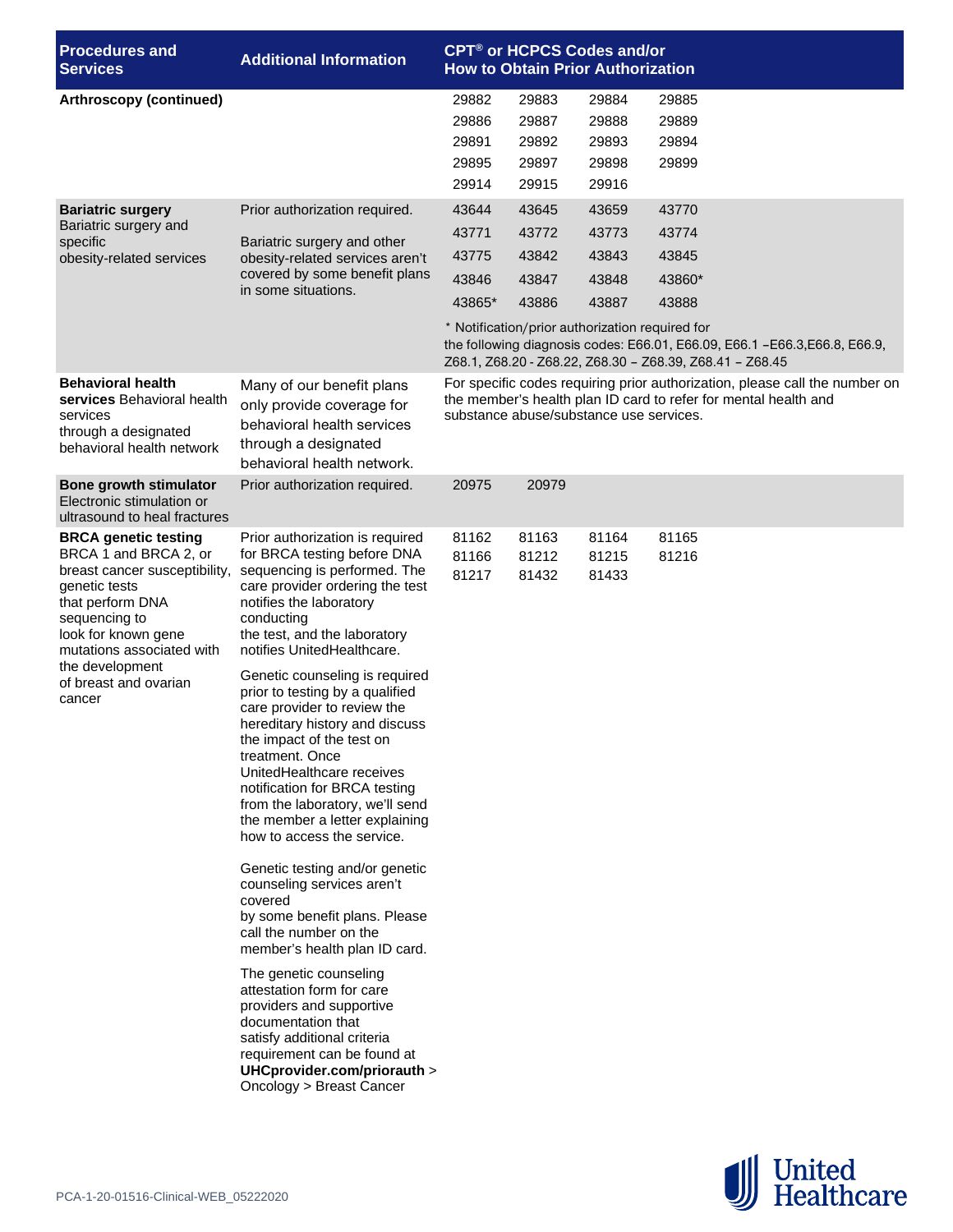| <b>Procedures and</b><br><b>Services</b>                                                                                | <b>Additional Information</b>                                                                                                                                                                                                                                                                                                                                                                                                                                                                                                     |                                                                                                                                                                                                         |                                                                                                                                                                                                                                                                                    | <b>CPT<sup>®</sup> or HCPCS Codes and/or</b><br><b>How to Obtain Prior Authorization</b>                                                                                                      |                                                                                                                                                                                              |  |  |
|-------------------------------------------------------------------------------------------------------------------------|-----------------------------------------------------------------------------------------------------------------------------------------------------------------------------------------------------------------------------------------------------------------------------------------------------------------------------------------------------------------------------------------------------------------------------------------------------------------------------------------------------------------------------------|---------------------------------------------------------------------------------------------------------------------------------------------------------------------------------------------------------|------------------------------------------------------------------------------------------------------------------------------------------------------------------------------------------------------------------------------------------------------------------------------------|-----------------------------------------------------------------------------------------------------------------------------------------------------------------------------------------------|----------------------------------------------------------------------------------------------------------------------------------------------------------------------------------------------|--|--|
|                                                                                                                         | Gene (BRCA) Testing Prior<br>Authorization.                                                                                                                                                                                                                                                                                                                                                                                                                                                                                       |                                                                                                                                                                                                         |                                                                                                                                                                                                                                                                                    |                                                                                                                                                                                               |                                                                                                                                                                                              |  |  |
| <b>Breast reconstruction</b><br>(non-mastectomy)<br>Reconstruction of the<br>breast except when<br>following mastectomy | Prior authorization required.                                                                                                                                                                                                                                                                                                                                                                                                                                                                                                     | 19316<br>19328<br>19350<br>19366<br>19370<br>L8600<br>codes:                                                                                                                                            | 19318<br>19330<br>19357<br>19367<br>19371                                                                                                                                                                                                                                          | 19324<br>19340<br>19361<br>19368<br>19380                                                                                                                                                     | 19325<br>19342<br>19364<br>19369<br>19396<br>Prior authorization is not required for the following diagnosis                                                                                 |  |  |
|                                                                                                                         |                                                                                                                                                                                                                                                                                                                                                                                                                                                                                                                                   | C50.019<br>C50.112<br>C50.219<br>C50.411<br>C50.512<br>C50.619<br>C50.911<br>C50.021<br>C50.129<br>C50.321<br>C50.422<br>C50.529<br>C50.821<br>C50.922<br>D05.00<br>D05.11<br>D05.82<br>Z90.10<br>Z42.1 | C50.011<br>C50.119<br>C50.311<br>C50.412<br>C50.519<br>C50.811<br>C50.912<br>C50.022<br>C50.221<br>C50.322<br>C50.429<br>C50.621<br>C50.822<br>C50.929<br>D05.01<br>D05.12<br>D05.91<br>Z90.11                                                                                     | C50.012<br>C50.211<br>C50.312<br>C50.419<br>C50.611<br>C50.812<br>C50.919<br>C50.121<br>C50.222<br>C50.329<br>C50.521<br>C50.622<br>C50.829<br>C79.81<br>D05.02<br>D05.80<br>D05.92<br>Z90.12 | C50.111<br>C50.212<br>C50.319<br>C50.511<br>C50.612<br>C50.819<br>C50.029<br>C50.122<br>C50.229<br>C50.421<br>C50.522<br>C50.629<br>C50.921<br>D05.90<br>D05.10<br>D05.81<br>Z85.3<br>Z90.13 |  |  |
| <b>Cancer supportive care</b>                                                                                           | Prior authorization required for<br>injectable chemotherapy drugs<br>administered in an outpatient<br>setting, including intravenous,<br>intravesical and intrathecal, for<br>a cancer diagnosis.<br>Prior authorization required for<br>colony-stimulating factor drugs<br>administered in an outpatient<br>setting for a cancer diagnosis.<br>*Codes J1442, J1447, J2505,<br>Q5101, Q5108, Q5110,<br>Q5111 and Q5120 also<br>require prior authorization for<br>non-oncology<br>Dx. See Injectable<br>medications section below | authorization:<br>$J1442*$<br>Q5110*<br>Q5101*<br>$J2505*$<br>Q5120*<br>Q5111*<br>Q5108*<br>J2820                                                                                                       | Filgrastim (Neupogen <sup>®</sup> )<br>Filgrastim-aafi (Nivestym™)<br>Filgrastim-sndz (Zarxio <sup>®</sup> )<br>Pegfilgrastim (Neulasta®)<br>Pegfilgrastim-bmez (Ziextenzo®)<br>Pegfilgrastim-jmdb (Fulphila™)<br>Sargramostim (Leukine <sup>®</sup> )<br>Tbo-filgrastim (Granix®) | Pegfilgrastim-cbqv (UDENYCA™)                                                                                                                                                                 | Injectable colony-stimulating factor drugs that require prior                                                                                                                                |  |  |

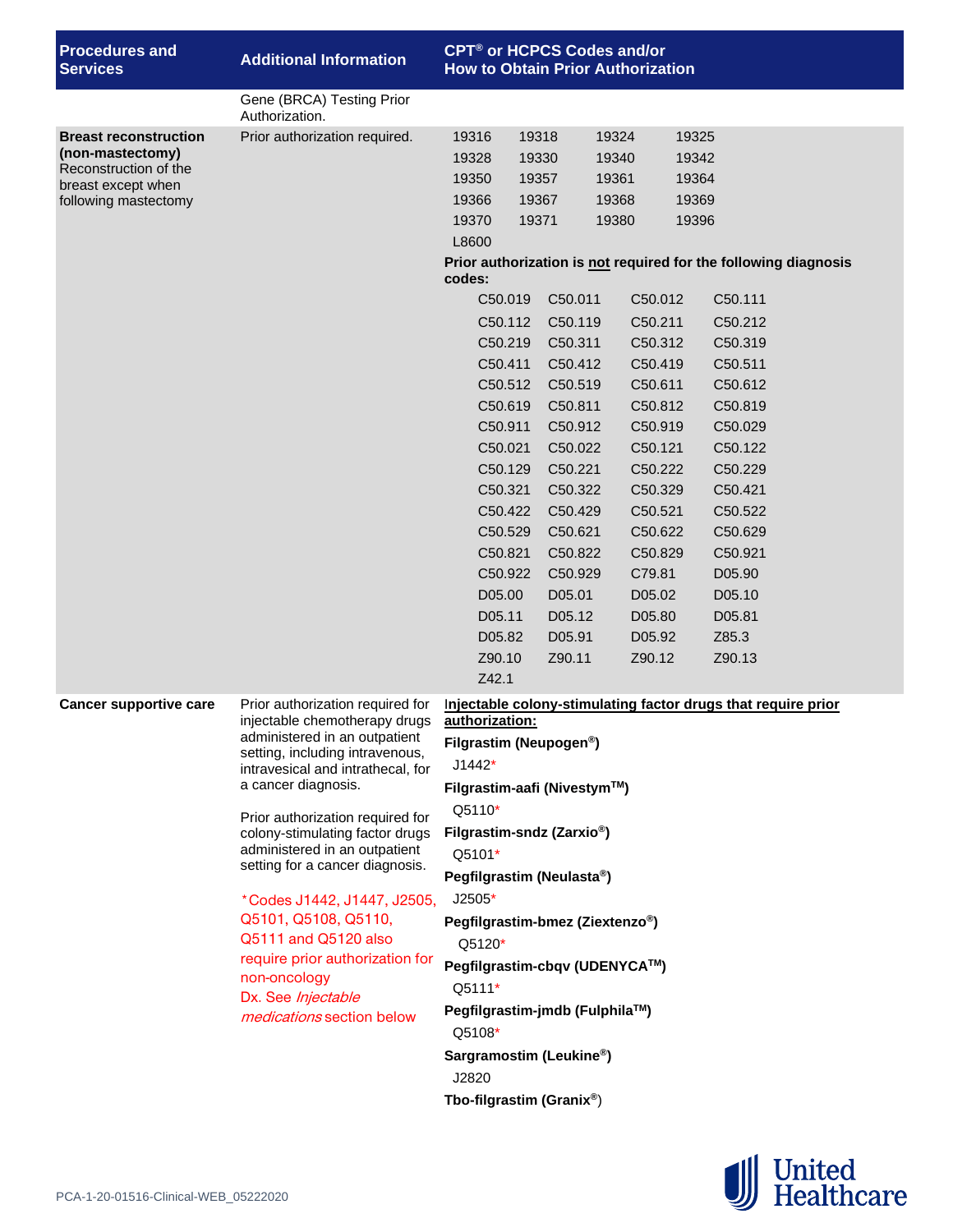| <b>Procedures and</b><br><b>Services</b>     | <b>Additional Information</b>    | <b>CPT<sup>®</sup> or HCPCS Codes and/or</b><br><b>How to Obtain Prior Authorization</b>                                                                                                                                                                                                                                                                                                                                                |                    |                    |                                                                                                                                                        |  |  |
|----------------------------------------------|----------------------------------|-----------------------------------------------------------------------------------------------------------------------------------------------------------------------------------------------------------------------------------------------------------------------------------------------------------------------------------------------------------------------------------------------------------------------------------------|--------------------|--------------------|--------------------------------------------------------------------------------------------------------------------------------------------------------|--|--|
| <b>Cancer supportive care</b><br>(continued) |                                  | $J1447*$<br>Bone-modifying agent that requires prior authorization:<br>Denosumab (Xgeva®)<br>J0897<br>For prior authorization requests, please submit requests online by using<br>the Prior Authorization and Notification tool on Link. Go to<br>UHCprovider.com and click on the Link button in the top right corner.<br>Then, select the Prior Authorization and Notification tile on your Link<br>dashboard. Or, call 888-397-8129. |                    |                    |                                                                                                                                                        |  |  |
| Cardiovascular                               | Prior authorization required     |                                                                                                                                                                                                                                                                                                                                                                                                                                         | <b>Cardiology</b>  |                    |                                                                                                                                                        |  |  |
|                                              | For Vascular codes, prior        | 33285                                                                                                                                                                                                                                                                                                                                                                                                                                   | 37220              | 37221              | 37224                                                                                                                                                  |  |  |
|                                              | authorization required for lower | 37225                                                                                                                                                                                                                                                                                                                                                                                                                                   | 37226              | 37227              | 37228                                                                                                                                                  |  |  |
|                                              | extremity angiogram              | 37229                                                                                                                                                                                                                                                                                                                                                                                                                                   | 93580**            | 93653              | 93656                                                                                                                                                  |  |  |
|                                              | $\mathbf{I}$                     | E0616                                                                                                                                                                                                                                                                                                                                                                                                                                   |                    |                    |                                                                                                                                                        |  |  |
|                                              |                                  |                                                                                                                                                                                                                                                                                                                                                                                                                                         | <b>Vascular</b>    |                    |                                                                                                                                                        |  |  |
|                                              |                                  | 75710*                                                                                                                                                                                                                                                                                                                                                                                                                                  | 75716*             |                    |                                                                                                                                                        |  |  |
|                                              |                                  | 18                                                                                                                                                                                                                                                                                                                                                                                                                                      |                    |                    | ** Prior authorization is required for patients ages 18 and older. See the<br>Congenital Heart Disease section in this document for patients under age |  |  |
|                                              |                                  |                                                                                                                                                                                                                                                                                                                                                                                                                                         |                    |                    | *Prior authorization required for the following diagnosis codes:                                                                                       |  |  |
|                                              |                                  | E08.51                                                                                                                                                                                                                                                                                                                                                                                                                                  | E08.52             | E08.59             | E08.621                                                                                                                                                |  |  |
|                                              |                                  | E09.51                                                                                                                                                                                                                                                                                                                                                                                                                                  | E09.52             | E09.59             | E09.621                                                                                                                                                |  |  |
|                                              |                                  | E10.51                                                                                                                                                                                                                                                                                                                                                                                                                                  | E10.52             | E10.59             | E10.621                                                                                                                                                |  |  |
|                                              |                                  | E11.51<br>E13.51                                                                                                                                                                                                                                                                                                                                                                                                                        | E11.52<br>E13.52   | E11.59<br>E13.59   | E11.621                                                                                                                                                |  |  |
|                                              |                                  | 170.201                                                                                                                                                                                                                                                                                                                                                                                                                                 | 170.202            | 170.203            | E13.621<br>170.208                                                                                                                                     |  |  |
|                                              |                                  | 170.209                                                                                                                                                                                                                                                                                                                                                                                                                                 | 170.211            | 170.212            | 170.213                                                                                                                                                |  |  |
|                                              |                                  | 170.218                                                                                                                                                                                                                                                                                                                                                                                                                                 | 170.219            | 170.221            | 170.222                                                                                                                                                |  |  |
|                                              |                                  | 170.223                                                                                                                                                                                                                                                                                                                                                                                                                                 | 170.228            | 170.229            | 170.231                                                                                                                                                |  |  |
|                                              |                                  | 170.232                                                                                                                                                                                                                                                                                                                                                                                                                                 | 170.233            | 170.234            | 170.235                                                                                                                                                |  |  |
|                                              |                                  | 170.238                                                                                                                                                                                                                                                                                                                                                                                                                                 | 170.239            | 170.241            | 170.242                                                                                                                                                |  |  |
|                                              |                                  | 170.243                                                                                                                                                                                                                                                                                                                                                                                                                                 | 170.244            | 170.245            | 170.248                                                                                                                                                |  |  |
|                                              |                                  | 170.249                                                                                                                                                                                                                                                                                                                                                                                                                                 | 170.25             | 170.261            | 170.262                                                                                                                                                |  |  |
|                                              |                                  | 170.263                                                                                                                                                                                                                                                                                                                                                                                                                                 | 170.268            | 170.269            | 170.291                                                                                                                                                |  |  |
|                                              |                                  | 170.292                                                                                                                                                                                                                                                                                                                                                                                                                                 | 170.293            | 170.298            | 170.299                                                                                                                                                |  |  |
|                                              |                                  | 170.301                                                                                                                                                                                                                                                                                                                                                                                                                                 | 170.302            | 170.303            | 170.308                                                                                                                                                |  |  |
|                                              |                                  | 170.309                                                                                                                                                                                                                                                                                                                                                                                                                                 | 170.311            | 170.312            | 170.313                                                                                                                                                |  |  |
|                                              |                                  | 170.318                                                                                                                                                                                                                                                                                                                                                                                                                                 | 170.319            | 170.321            | 170.322                                                                                                                                                |  |  |
|                                              |                                  | 170.323                                                                                                                                                                                                                                                                                                                                                                                                                                 | 170.329            | 170.331            | 170.332                                                                                                                                                |  |  |
|                                              |                                  | 170.333                                                                                                                                                                                                                                                                                                                                                                                                                                 | 170.334            | 170.335            | 170.338                                                                                                                                                |  |  |
|                                              |                                  | 170.339                                                                                                                                                                                                                                                                                                                                                                                                                                 | 170.341            | 170.342            | 170.343                                                                                                                                                |  |  |
|                                              |                                  | 170.344                                                                                                                                                                                                                                                                                                                                                                                                                                 | 170.345            | 170.348            | 170.349                                                                                                                                                |  |  |
|                                              |                                  | 170.35                                                                                                                                                                                                                                                                                                                                                                                                                                  | 170.361            | 170.362            | 170.363                                                                                                                                                |  |  |
|                                              |                                  | 170.369<br>170.399                                                                                                                                                                                                                                                                                                                                                                                                                      | 170.391            | 170.392            | 170.393                                                                                                                                                |  |  |
|                                              |                                  | 170.408                                                                                                                                                                                                                                                                                                                                                                                                                                 | 170.401<br>170.409 | 170.402<br>170.411 | 170.403<br>170.412                                                                                                                                     |  |  |
|                                              |                                  | 170.413                                                                                                                                                                                                                                                                                                                                                                                                                                 | 170.418            | 170.421            | 170.422                                                                                                                                                |  |  |
|                                              |                                  | 170.423                                                                                                                                                                                                                                                                                                                                                                                                                                 | 170.428            | 170.429            | 170.431                                                                                                                                                |  |  |
|                                              |                                  | 170.432                                                                                                                                                                                                                                                                                                                                                                                                                                 | 170.433            | 170.434            | 170.435                                                                                                                                                |  |  |
|                                              |                                  | 170.438                                                                                                                                                                                                                                                                                                                                                                                                                                 | 170.439            | 170.441            | 170.442                                                                                                                                                |  |  |

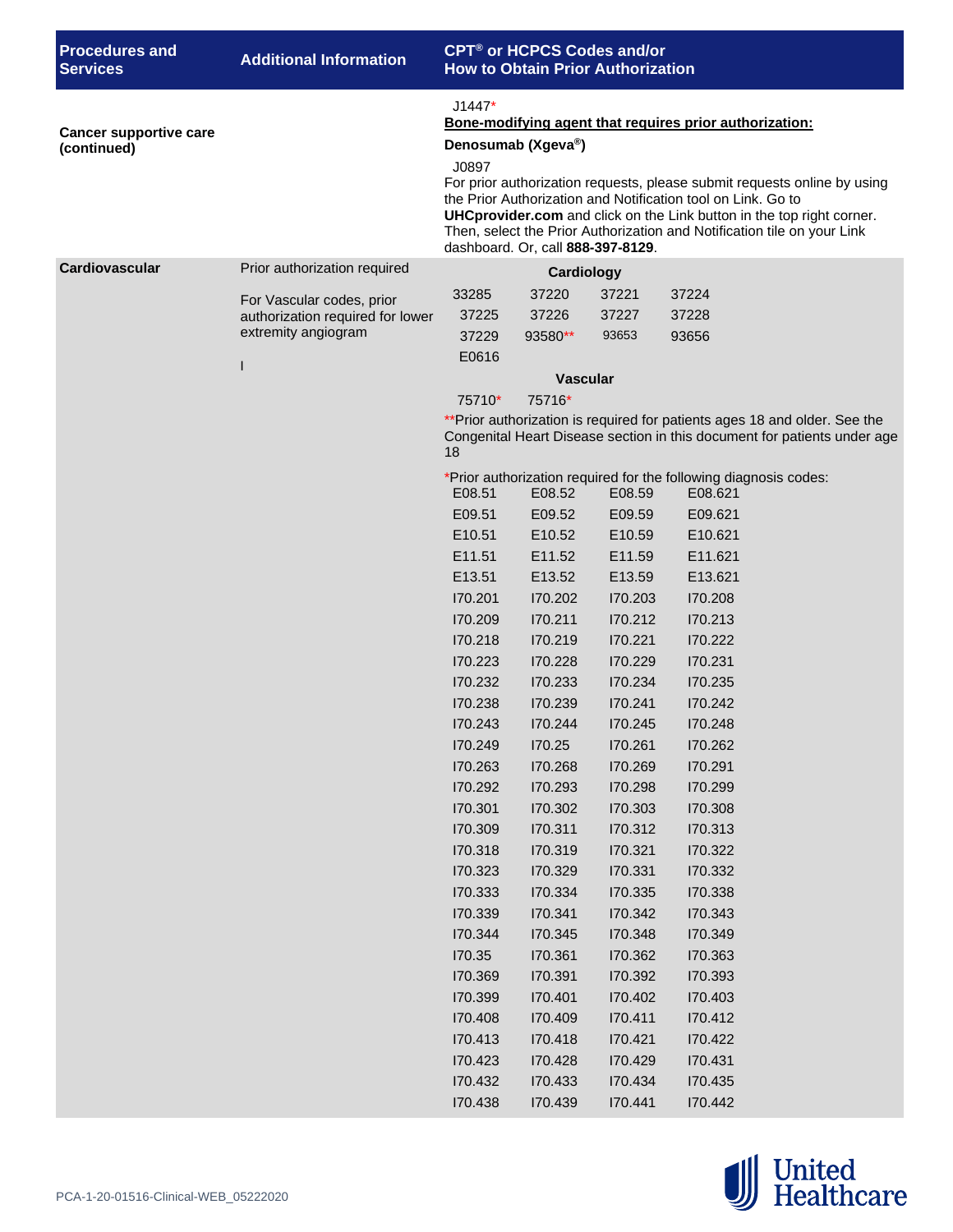| <b>Procedures and</b><br><b>Services</b> | <b>Additional Information</b> | <b>CPT<sup>®</sup> or HCPCS Codes and/or</b> |         | <b>How to Obtain Prior Authorization</b> |         |
|------------------------------------------|-------------------------------|----------------------------------------------|---------|------------------------------------------|---------|
| Cardiovascular                           |                               | 170.443                                      | 170.444 | 170.445                                  | 170.448 |
| (continued)                              |                               | 170.449                                      | 170.461 | 170.462                                  | 170.463 |
|                                          |                               | 170.468                                      | 170.469 | 170.491                                  | 170.492 |
|                                          |                               | 170.493                                      | 170.498 | 170.499                                  | 170.501 |
|                                          |                               | 170.502                                      | 170.503 | 170.508                                  | 170.509 |
|                                          |                               | 170.511                                      | 170.512 | 170.513                                  | 170.518 |
|                                          |                               | 170.519                                      | 170.521 | 170.522                                  | 170.523 |
|                                          |                               | 170.528                                      | 170.529 | 170.531                                  | 170.532 |
|                                          |                               | 170.533                                      | 170.534 | 170.535                                  | I70.538 |
|                                          |                               | 170.539                                      | 170.541 | 170.542                                  | 170.543 |
|                                          |                               | 170.544                                      | 170.545 | 170.548                                  | 170.549 |
|                                          |                               | 170.561                                      | 170.562 | 170.563                                  | I70.568 |
|                                          |                               | 170.569                                      | 170.591 | 170.592                                  | I70.593 |
|                                          |                               | 170.598                                      | 170.599 | 170.601                                  | 170.602 |
|                                          |                               | 170.603                                      | 170.608 | 170.609                                  | 170.611 |
|                                          |                               | 170.612                                      | 170.613 | 170.618                                  | 170.619 |
|                                          |                               | 170.621                                      | 170.622 | 170.623                                  | 170.628 |
|                                          |                               | 170.629                                      | 170.631 | 170.632                                  | 170.633 |
|                                          |                               | 170.634                                      | 170.635 | 170.638                                  | 170.639 |
|                                          |                               | 170.641                                      | 170.642 | 170.643                                  | 170.644 |
|                                          |                               | 170.645                                      | 170.648 | 170.649                                  | 170.661 |
|                                          |                               | 170.662                                      | 170.663 | 170.668                                  | 170.669 |
|                                          |                               | 170.691                                      | 170.692 | 170.693                                  | 170.698 |
|                                          |                               | 170.699                                      | 170.701 | 170.702                                  | 170.703 |
|                                          |                               | 170.708                                      | 170.709 | 170.711                                  | 170.712 |
|                                          |                               | 170.713                                      | 170.718 | 170.719                                  | 170.721 |
|                                          |                               | 170.722                                      | 170.723 | 170.728                                  | 170.729 |
|                                          |                               | 170.731                                      | 170.732 | 170.733                                  | 170.734 |
|                                          |                               | 170.735                                      | 170.738 | 170.739                                  | 170.741 |
|                                          |                               | 170.742                                      | 170.743 | 170.744                                  | 170.745 |
|                                          |                               | 170.748                                      | 170.749 | 170.761                                  | 170.762 |
|                                          |                               | 170.763                                      | 170.768 | 170.769                                  | 170.791 |
|                                          |                               | 170.792                                      | 170.793 | 170.798                                  | 170.799 |
|                                          |                               | 170.8                                        | 170.90  | 170.91                                   | 170.92  |
|                                          |                               | I72.3                                        | I72.4   | 172.8                                    | 172.9   |
|                                          |                               | 173.89                                       | 173.9   | I74.3                                    | 174.4   |
|                                          |                               | I74.5                                        | I74.8   | 174.9                                    | 175.021 |
|                                          |                               | 175.022                                      | 175.023 | 175.029                                  | 175.89  |
|                                          |                               | 177.1                                        | 177.2   | 177.70                                   | 177.72  |
|                                          |                               | 177.77                                       | 177.79  | 196                                      | L03.115 |
|                                          |                               | L03.116                                      | L97.319 | L97.329                                  | L97.419 |
|                                          |                               | L97.429                                      | L97.511 | L97.512                                  | L97.513 |
|                                          |                               | L97.519                                      | L97.521 | L97.522                                  | L97.529 |
|                                          |                               | L97.819                                      | L97.828 | L97.829                                  | L97.909 |
|                                          |                               | L97.919                                      | L97.929 | L98.491                                  | L98.499 |
|                                          |                               | M79.604                                      | M79.605 | M79.606                                  | M79.609 |
|                                          |                               | M79.651                                      | M79.652 | M79.659                                  | M79.661 |
|                                          |                               | M79.662                                      | M79.669 | M79.671                                  | M79.672 |

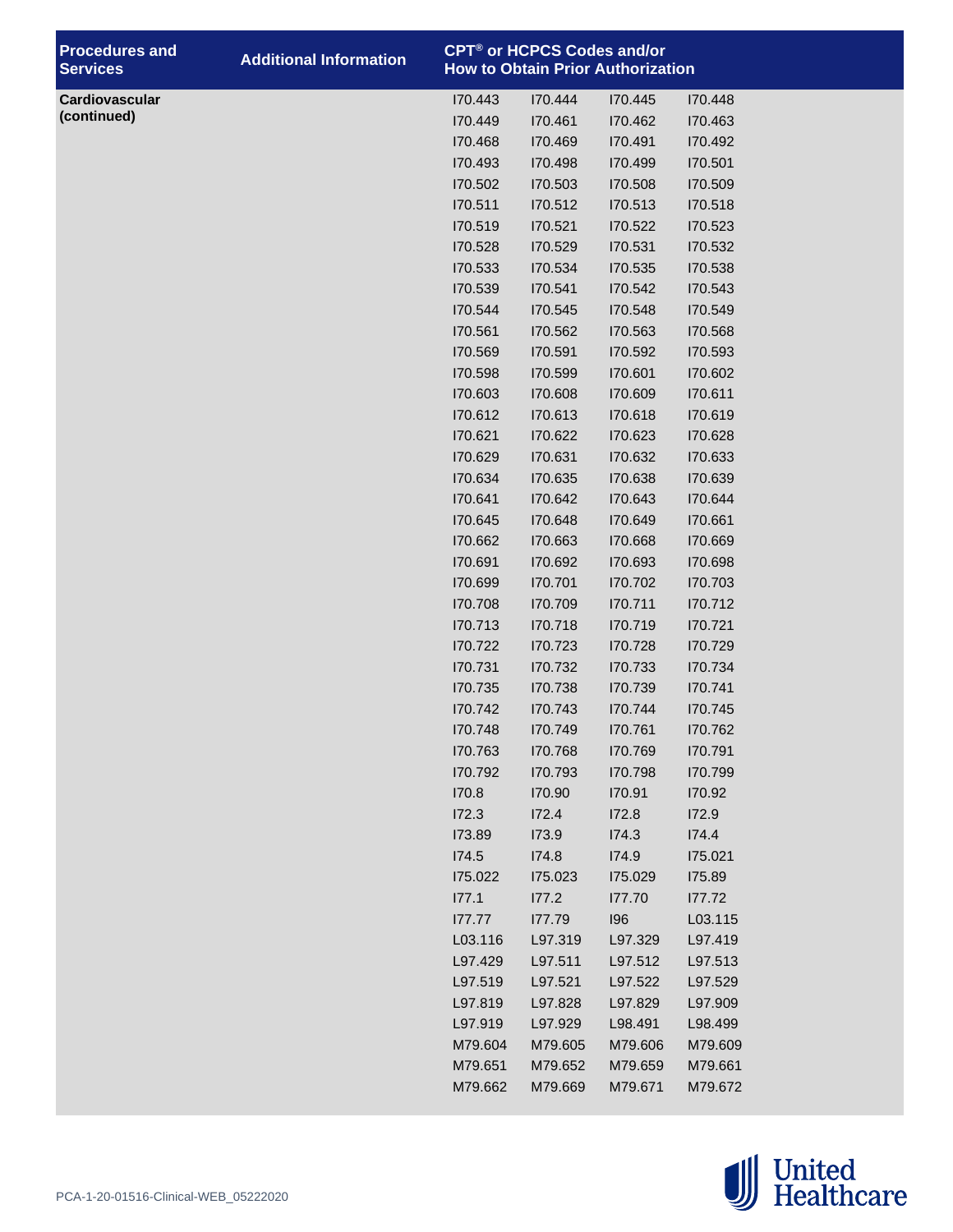| <b>Procedures and</b><br><b>Services</b>                                                             | <b>Additional Information</b>                                                                                                                                                                     | <b>CPT<sup>®</sup> or HCPCS Codes and/or</b><br><b>How to Obtain Prior Authorization</b>                                                                                                                                                                                                                                                                                      |                                                                                                                                                                                                             |                                                                                                                                                                                                             |                                                                                                                                                                                                                                                                                                                                                        |  |  |
|------------------------------------------------------------------------------------------------------|---------------------------------------------------------------------------------------------------------------------------------------------------------------------------------------------------|-------------------------------------------------------------------------------------------------------------------------------------------------------------------------------------------------------------------------------------------------------------------------------------------------------------------------------------------------------------------------------|-------------------------------------------------------------------------------------------------------------------------------------------------------------------------------------------------------------|-------------------------------------------------------------------------------------------------------------------------------------------------------------------------------------------------------------|--------------------------------------------------------------------------------------------------------------------------------------------------------------------------------------------------------------------------------------------------------------------------------------------------------------------------------------------------------|--|--|
| Cardiovascular<br>(continued)                                                                        |                                                                                                                                                                                                   | M79.673<br>M86.661<br>M86.672<br>Q27.32<br>Q87.2<br>S81.801A<br>S91.302A<br>T82.319A<br>T82.399A<br>T82.868A                                                                                                                                                                                                                                                                  | M79.674<br>M86.662<br>M86.679<br>Q27.39<br>R93.6<br>S81.802A<br>S91.309A<br>T82.338A<br>T82.818A<br>T82.898A                                                                                                | M79.675<br>M86.669<br>M86.8X7<br>Q27.8<br>S35.511A<br>S81.809A<br>T82.312A<br>T82.392A<br>T82.856A<br>Z95.820                                                                                               | M79.676<br>M86.671<br>Q27.30<br>Q27.9<br>S35.512A<br>S91.301A<br>T82.318A<br>T82.398A<br>T82.858A<br>Z98.62                                                                                                                                                                                                                                            |  |  |
| Cartilage implant                                                                                    | Prior authorization required.                                                                                                                                                                     | 27412<br>J7330                                                                                                                                                                                                                                                                                                                                                                | 29866<br>S2112                                                                                                                                                                                              | 29867                                                                                                                                                                                                       | 29868                                                                                                                                                                                                                                                                                                                                                  |  |  |
| <b>Cerebral seizure</b><br>monitoring $-$<br><b>Inpatient video</b><br>Electroencephalogram<br>(EEG) | Prior authorization required for<br>inpatient services.<br>Prior authorization is not<br>required for outpatient<br>hospital or ambulatory<br>surgical center.                                    | 95700<br>95714<br>95720                                                                                                                                                                                                                                                                                                                                                       | 95711<br>95715<br>95722                                                                                                                                                                                     | 95712<br>95716<br>95724                                                                                                                                                                                     | 95713<br>95718<br>95726                                                                                                                                                                                                                                                                                                                                |  |  |
| <b>Chemotherapy services</b>                                                                         | Prior authorization required for<br>injectable chemotherapy drugs<br>administered in an outpatient<br>setting, including intravenous,<br>intravesical and intrathecal, for<br>a cancer diagnosis. | Injectable chemotherapy drugs that require<br>prior authorization:<br>Chemotherapy injectable drugs that have a Q code<br>Procedure Coding System (HCPCS) code<br>J0640<br>J9015<br>J9022<br>J9030<br>J9035<br>J9041<br>J9045<br>J9057<br>J9098<br>J9120<br>J9151<br>J9165<br>J9176<br>J9181<br>J9200<br>J9204<br>J9208<br>J9212<br>J9216<br>J9226<br>J9245<br>J9261<br>J9266 | J0641<br>J9017<br>J9023<br>J9032<br>J9036<br>J9042<br>J9047<br>J9060<br>J9100<br>J9130<br>J9153<br>J9171<br>J9177<br>J9185<br>J9201<br>J9205<br>J9209<br>J9213<br>J9217<br>J9228<br>J9246<br>J9262<br>J9267 | J0642<br>J9019<br>J9025<br>J9033<br>J9039<br>J9043<br>J9050<br>J9065<br>J9118<br>J9145<br>J9155<br>J9173<br>J9178<br>J9190<br>J9202<br>J9206<br>J9210<br>J9214<br>J9218<br>J9229<br>J9250<br>J9263<br>J9268 | Chemotherapy injectable drugs that have not yet received an assigned<br>code and will be billed under a miscellaneous Healthcare Common<br>J9000<br>J9020<br>J9027<br>J9034<br>J9040<br>J9044<br>J9055<br>J9070<br>J9119<br>J9150<br>J9160<br>J9175<br>J9179<br>J9198<br>J9203<br>J9207<br>J9211<br>J9215<br>J9225<br>J9230<br>J9260<br>J9264<br>J9269 |  |  |

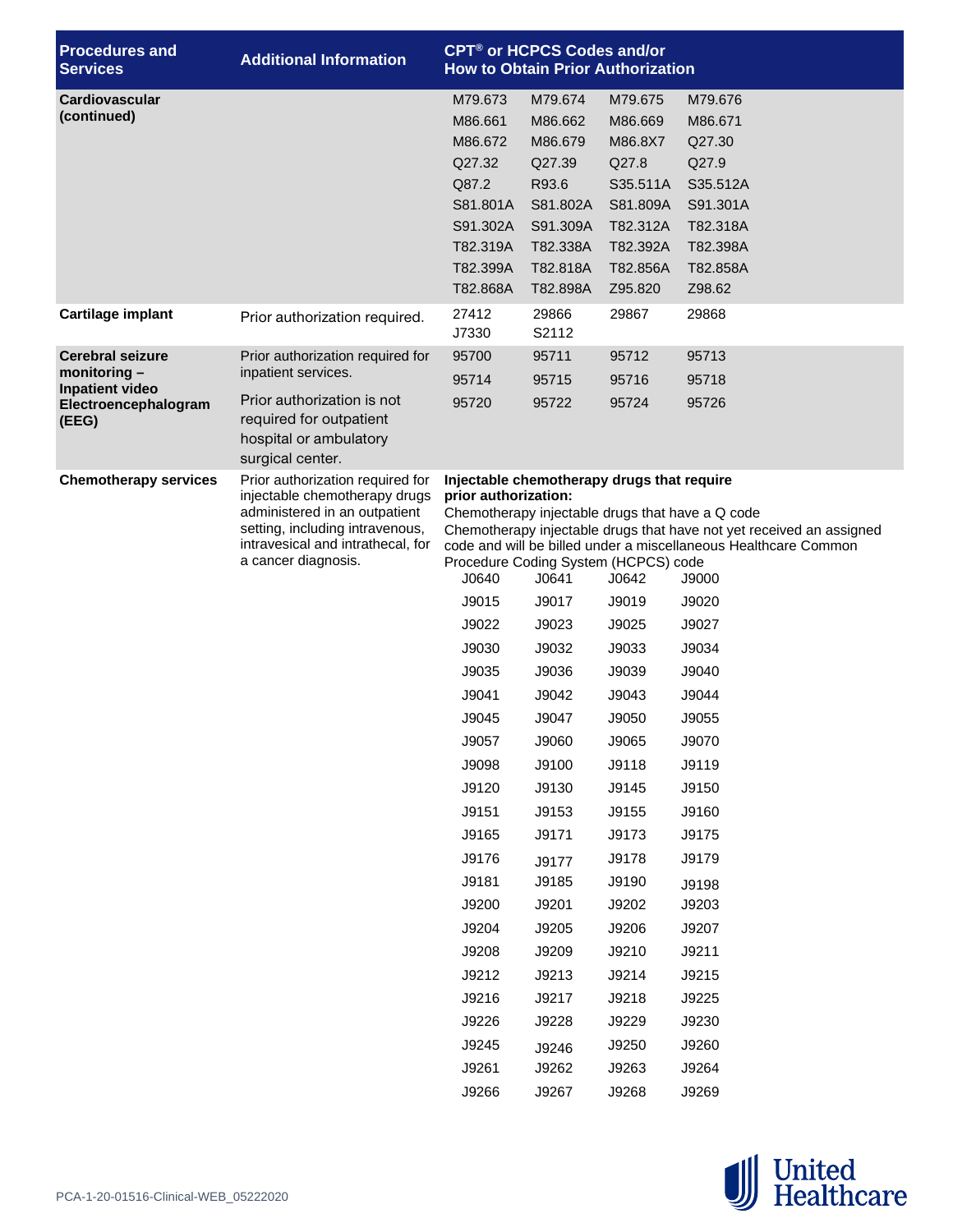| <b>Procedures</b> and<br><b>Services</b>                                                                                                                                                                                  | <b>Additional Information</b> |                |                                                 | CPT <sup>®</sup> or HCPCS Codes and/or<br><b>How to Obtain Prior Authorization</b> |                                                                                                                                                                                                                                                                                                     |
|---------------------------------------------------------------------------------------------------------------------------------------------------------------------------------------------------------------------------|-------------------------------|----------------|-------------------------------------------------|------------------------------------------------------------------------------------|-----------------------------------------------------------------------------------------------------------------------------------------------------------------------------------------------------------------------------------------------------------------------------------------------------|
| <b>Chemotherapy services</b>                                                                                                                                                                                              |                               | J9270          | J9271                                           | J9280                                                                              | J9285                                                                                                                                                                                                                                                                                               |
| (continued)                                                                                                                                                                                                               |                               | J9293          | J9295                                           | J9299                                                                              | J9301                                                                                                                                                                                                                                                                                               |
|                                                                                                                                                                                                                           |                               | J9302          | J9303                                           | J9305                                                                              | J9306                                                                                                                                                                                                                                                                                               |
|                                                                                                                                                                                                                           |                               | J9307          | J9308                                           | J9309                                                                              | J9311                                                                                                                                                                                                                                                                                               |
|                                                                                                                                                                                                                           |                               | J9312          | J9313                                           | J9315                                                                              | J9320                                                                                                                                                                                                                                                                                               |
|                                                                                                                                                                                                                           |                               | J9325          | J9328                                           | J9330                                                                              | J9340                                                                                                                                                                                                                                                                                               |
|                                                                                                                                                                                                                           |                               | J9351          | J9352                                           | J9354                                                                              | J9355                                                                                                                                                                                                                                                                                               |
|                                                                                                                                                                                                                           |                               | J9356          | J9357                                           | J9358                                                                              | J9360                                                                                                                                                                                                                                                                                               |
|                                                                                                                                                                                                                           |                               | J9370          | J9371                                           | J9390                                                                              | J9395                                                                                                                                                                                                                                                                                               |
|                                                                                                                                                                                                                           |                               | J9400          | J9600                                           | J9999                                                                              | Q2017                                                                                                                                                                                                                                                                                               |
|                                                                                                                                                                                                                           |                               | Q2043          | Q2049                                           | Q2050                                                                              | Q5107                                                                                                                                                                                                                                                                                               |
|                                                                                                                                                                                                                           |                               | Q5112          | Q5113                                           | Q5114                                                                              | Q5115                                                                                                                                                                                                                                                                                               |
|                                                                                                                                                                                                                           |                               | Q5116          | Q5117                                           | Q5118                                                                              | Q5119                                                                                                                                                                                                                                                                                               |
|                                                                                                                                                                                                                           |                               | Q5120          | dashboard. Or, call 888-397-8129.               |                                                                                    | For prior authorization requests, please submit requests online by using<br>the Prior Authorization and Notification tool on Link. Go to<br><b>UHCprovider.com</b> and click on the Link button in the top right corner.<br>Then, select the Prior Authorization and Notification tile on your Link |
| <b>Clinical trials</b><br>A rigorously controlled<br>study of a<br>new drug, medical device or<br>other treatment on eligible<br>human subjects subject to<br>oversight by an Institutional<br>Review Board (IRB)         | Prior authorization required. | S9988          | S9990                                           | S9991                                                                              |                                                                                                                                                                                                                                                                                                     |
| <b>Cochlear and other</b><br>auditory implants<br>A medical device within the<br>inner<br>ear and with an external<br>portion to help persons with<br>profound sensorineural<br>deafness achieve<br>conversational speech | Prior authorization required. | 69710<br>69930 | 69714<br>L8614                                  | 69715<br>L8692                                                                     | 69718                                                                                                                                                                                                                                                                                               |
| <b>Congenital heart disease</b><br>Congenital heart disease-                                                                                                                                                              | Prior authorization required. |                |                                                 |                                                                                    | Please call the Optum® VAD Case Management Team at 888-936-7246<br>or the notification number on the member's health plan ID card.                                                                                                                                                                  |
| related services, including<br>pre-treatment evaluation                                                                                                                                                                   |                               | 33251          | <b>Congenital heart disease codes:</b><br>33254 | 33255                                                                              | 33256                                                                                                                                                                                                                                                                                               |
|                                                                                                                                                                                                                           |                               | 33257          | 33258                                           | 33259                                                                              | 33261                                                                                                                                                                                                                                                                                               |
|                                                                                                                                                                                                                           |                               | 33404          | 33414                                           | 33415                                                                              | 33416                                                                                                                                                                                                                                                                                               |
|                                                                                                                                                                                                                           |                               | 33417          | 33476                                           | 33478                                                                              | 33500                                                                                                                                                                                                                                                                                               |
|                                                                                                                                                                                                                           |                               | 33501          | 33502                                           | 33503                                                                              | 33504                                                                                                                                                                                                                                                                                               |
|                                                                                                                                                                                                                           |                               | 33505          | 33506                                           | 33507                                                                              | 33600                                                                                                                                                                                                                                                                                               |
|                                                                                                                                                                                                                           |                               | 33602          | 33606                                           | 33608                                                                              | 33610                                                                                                                                                                                                                                                                                               |
|                                                                                                                                                                                                                           |                               | 33611          | 33612                                           | 33615                                                                              | 33617                                                                                                                                                                                                                                                                                               |
|                                                                                                                                                                                                                           |                               | 33619          | 33641                                           | 33645                                                                              | 33647                                                                                                                                                                                                                                                                                               |
|                                                                                                                                                                                                                           |                               | 33660          | 33665                                           | 33670                                                                              | 33675                                                                                                                                                                                                                                                                                               |
|                                                                                                                                                                                                                           |                               | 33676          | 33677                                           | 33681                                                                              | 33684                                                                                                                                                                                                                                                                                               |

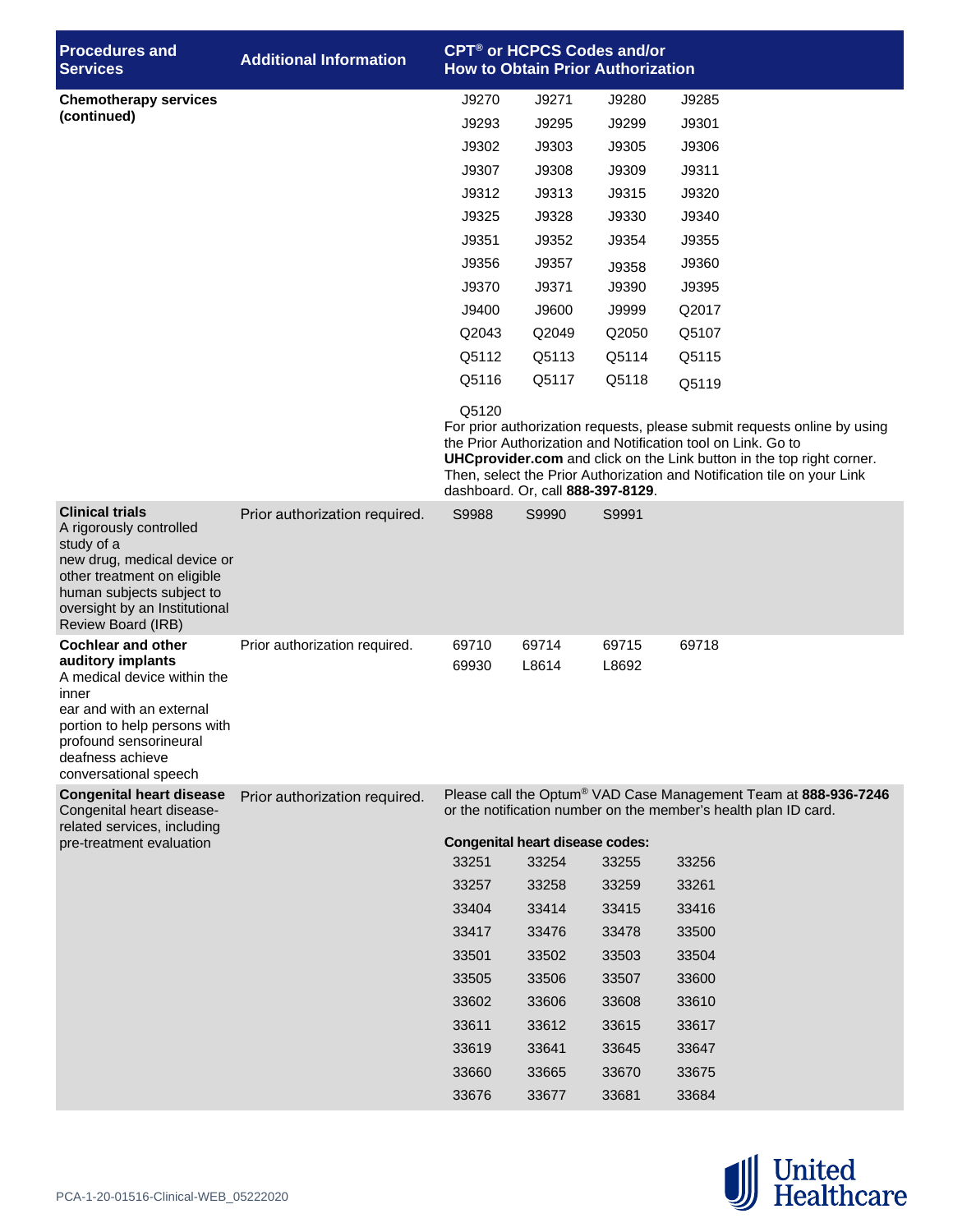| <b>Procedures and</b><br><b>Services</b>           | <b>Additional Information</b>                                       | CPT <sup>®</sup> or HCPCS Codes and/or<br><b>How to Obtain Prior Authorization</b>                                                                                                                                                       |                |                |                                                                    |  |  |  |
|----------------------------------------------------|---------------------------------------------------------------------|------------------------------------------------------------------------------------------------------------------------------------------------------------------------------------------------------------------------------------------|----------------|----------------|--------------------------------------------------------------------|--|--|--|
| <b>Congenital heart disease</b>                    |                                                                     | 33688                                                                                                                                                                                                                                    | 33690          | 33692          | 33694                                                              |  |  |  |
| (continued)                                        |                                                                     | 33697                                                                                                                                                                                                                                    | 33702          | 33710          | 33720                                                              |  |  |  |
|                                                    |                                                                     | 33722                                                                                                                                                                                                                                    | 33724          | 33726          | 33730                                                              |  |  |  |
|                                                    |                                                                     | 33732                                                                                                                                                                                                                                    | 33735          | 33736          | 33737                                                              |  |  |  |
|                                                    |                                                                     | 33750                                                                                                                                                                                                                                    | 33755          | 33762          | 33764                                                              |  |  |  |
|                                                    |                                                                     | 33766                                                                                                                                                                                                                                    | 33767          | 33768          | 33770                                                              |  |  |  |
|                                                    |                                                                     | 33771                                                                                                                                                                                                                                    | 33774          | 33775          | 33776                                                              |  |  |  |
|                                                    |                                                                     | 33777                                                                                                                                                                                                                                    | 33778          | 33779          | 33780                                                              |  |  |  |
|                                                    |                                                                     | 33781                                                                                                                                                                                                                                    | 33786          | 33788          | 33802                                                              |  |  |  |
|                                                    |                                                                     | 33803                                                                                                                                                                                                                                    | 33820          | 33822          | 33840                                                              |  |  |  |
|                                                    |                                                                     | 33845                                                                                                                                                                                                                                    | 33851          | 33852          | 33853                                                              |  |  |  |
|                                                    |                                                                     | 33917                                                                                                                                                                                                                                    | 33920          | 33924          | 93501                                                              |  |  |  |
|                                                    |                                                                     | 93524                                                                                                                                                                                                                                    | 93526          | 93527          | 93528                                                              |  |  |  |
|                                                    |                                                                     | 93529                                                                                                                                                                                                                                    | 93530          | 93531          | 93532                                                              |  |  |  |
|                                                    |                                                                     | 93533                                                                                                                                                                                                                                    | 93541          | 93542          | 93543                                                              |  |  |  |
|                                                    |                                                                     | 93544                                                                                                                                                                                                                                    | 93545          | 93555          | 93556                                                              |  |  |  |
|                                                    |                                                                     | 93561                                                                                                                                                                                                                                    | 93562          | 93580*         | 93581                                                              |  |  |  |
|                                                    |                                                                     | ICD-10-CM codes:                                                                                                                                                                                                                         |                |                |                                                                    |  |  |  |
|                                                    |                                                                     | $Q20.0 - Q20.6$ , $Q20.8 - Q20.9$ , $Q21.0 - Q21.4$ , $Q21.8 - Q22.6$ , $Q22.8 -$<br>Q23.4, Q23.8 - Q24.6, Q24.8 - Q25.6, Q25.71, Q25.72, Q25.79, Q25.8 -<br>Q26.6, Q26.8 - Q27.2, Q27.31 - Q27.34, Q27.39, Q27.8, Q279, Q28.2,<br>Q28.3 |                |                |                                                                    |  |  |  |
|                                                    |                                                                     | 18 and older,                                                                                                                                                                                                                            |                |                | *See the Cardiovascular section of this document for patients ages |  |  |  |
| <b>Continuous glucose</b><br>monitor               | Prior authorization required<br>with Type 2 Diabetes<br>Diagnosis.  | A4226<br>E0787                                                                                                                                                                                                                           | A9276<br>K0553 | A9277<br>K0554 | A9278                                                              |  |  |  |
| <b>Cosmetic and</b>                                | Prior authorization required.                                       | 11960                                                                                                                                                                                                                                    | 11971          | 13101*         | 13132*                                                             |  |  |  |
| reconstructive<br>procedures                       | For codes with an asterisk:                                         | 14040*                                                                                                                                                                                                                                   | 14060*         | 14301*         | 15820                                                              |  |  |  |
| Cosmetic procedures that                           |                                                                     | 15821                                                                                                                                                                                                                                    | 15822          | 15823          | 15830                                                              |  |  |  |
| change or improve physical<br>appearance without   | Prior authorization required if<br>performed in an outpatient       | 15847                                                                                                                                                                                                                                    | 15877          | 17106          | 17107                                                              |  |  |  |
| significantly improving or                         | hospital setting.                                                   | 17108                                                                                                                                                                                                                                    | 17999          | 21137          | 21138                                                              |  |  |  |
| restoring physiological                            |                                                                     | 21139                                                                                                                                                                                                                                    | 21172          | 21175          | 21179                                                              |  |  |  |
| function                                           | Prior authorization not required<br>if performed at a participating | 21180<br>21184                                                                                                                                                                                                                           | 21181<br>21230 | 21182<br>21235 | 21183<br>21256                                                     |  |  |  |
| Reconstructive procedures                          | ambulatory surgery center.                                          | 21260                                                                                                                                                                                                                                    | 21261          | 21263          | 21267                                                              |  |  |  |
| that                                               |                                                                     | 21268                                                                                                                                                                                                                                    | 21275          | 21280          | 21282                                                              |  |  |  |
| treat a medical condition or<br>improve or restore |                                                                     | 21295                                                                                                                                                                                                                                    | 21552*         | 21740          | 21742                                                              |  |  |  |
| physiologic function                               |                                                                     | 21743                                                                                                                                                                                                                                    | 21931*         | 28344          | 30540                                                              |  |  |  |
|                                                    |                                                                     | 30545                                                                                                                                                                                                                                    | 30560          | 30620          | 67900                                                              |  |  |  |
|                                                    |                                                                     | 67901                                                                                                                                                                                                                                    | 67902          | 67903          | 67904                                                              |  |  |  |
|                                                    |                                                                     | 67906                                                                                                                                                                                                                                    | 67908          | 67909          | 67911                                                              |  |  |  |
|                                                    |                                                                     | 67912                                                                                                                                                                                                                                    | 67914          | 67915          | 67916                                                              |  |  |  |
|                                                    |                                                                     | 67917                                                                                                                                                                                                                                    | 67921          | 67922          | 67923                                                              |  |  |  |
|                                                    |                                                                     | 67924                                                                                                                                                                                                                                    | 67950          | 67961          | 67966                                                              |  |  |  |
|                                                    |                                                                     | Q2026                                                                                                                                                                                                                                    |                |                |                                                                    |  |  |  |

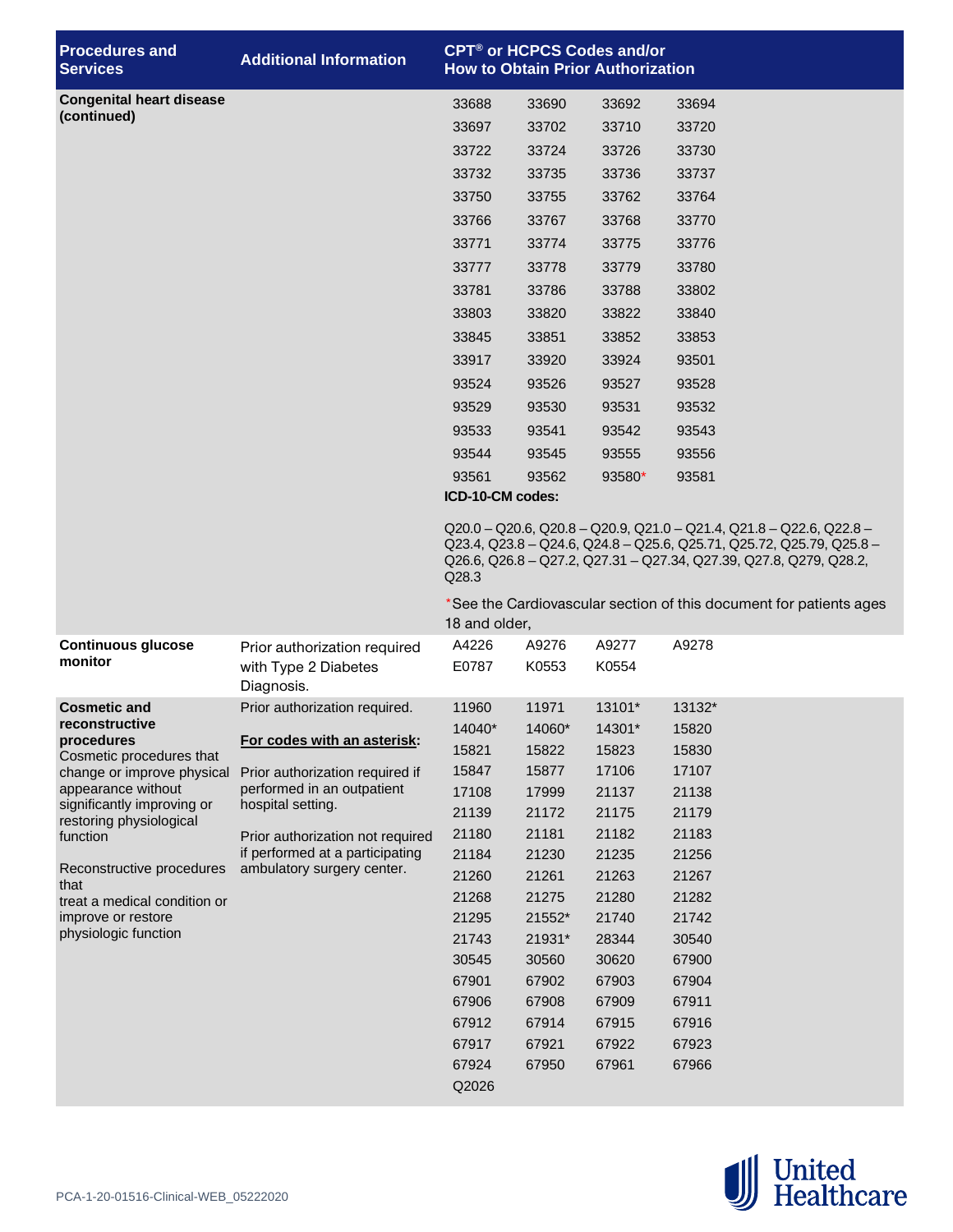| <b>Procedures and</b><br><b>Services</b>                                                 | <b>Additional Information</b>                                     | CPT <sup>®</sup> or HCPCS Codes and/or<br><b>How to Obtain Prior Authorization</b>          |                                        |                                        |                                                           |  |  |
|------------------------------------------------------------------------------------------|-------------------------------------------------------------------|---------------------------------------------------------------------------------------------|----------------------------------------|----------------------------------------|-----------------------------------------------------------|--|--|
| <b>Durable medical</b>                                                                   | Prior authorization required                                      | A7025                                                                                       | A7026                                  | E0194                                  | E0265                                                     |  |  |
| equipment (DME)                                                                          | only for DME codes listed with<br>a retail purchase or cumulative | E0266                                                                                       | E0277                                  | E0296                                  | E0297                                                     |  |  |
|                                                                                          | rental cost                                                       | E0300                                                                                       | E0302                                  | E0304                                  | E0328                                                     |  |  |
|                                                                                          | of more than \$1,000.                                             | E0329                                                                                       | E0466                                  | E0471                                  | E0483                                                     |  |  |
|                                                                                          | Prior authorization required for                                  | E0620                                                                                       | E0745                                  | E0764                                  | E0766                                                     |  |  |
|                                                                                          | power mobility devices and<br>accessories, lymphedema             | E0770                                                                                       | E0784                                  | E0984                                  | E0986                                                     |  |  |
|                                                                                          | pumps, regardless of cost.                                        | E1002                                                                                       | E1003                                  | E1004                                  | E1005                                                     |  |  |
|                                                                                          | Some payer groups may have<br>different DME prior                 | E1006                                                                                       | E1007                                  | E1008                                  | E1010                                                     |  |  |
|                                                                                          | authorization requirements.                                       | E1016                                                                                       | E1018                                  | E1236                                  | E1238                                                     |  |  |
|                                                                                          | Prosthetics are not DME - see                                     | E1399                                                                                       | E1802                                  | E1805                                  | E1825                                                     |  |  |
|                                                                                          | Orthotics and Prosthetics.<br>Some home health care               | E1830                                                                                       | E1840                                  | E2402                                  | E2502                                                     |  |  |
|                                                                                          | services                                                          | E2504                                                                                       | E2506                                  | E2508                                  | E2510                                                     |  |  |
|                                                                                          | may qualify but are not subject<br>to                             | E2511                                                                                       | E2512                                  | E2599                                  | K0005                                                     |  |  |
|                                                                                          | the cost threshold - see                                          | K0012                                                                                       | K0014                                  | K0812                                  | K0848                                                     |  |  |
|                                                                                          | Home                                                              | K0850                                                                                       | K0851                                  | K0852                                  | K0853                                                     |  |  |
|                                                                                          | health care services.                                             | K0854                                                                                       | K0855                                  | K0856                                  | K0857                                                     |  |  |
|                                                                                          |                                                                   | K0858                                                                                       | K0859                                  | K0860                                  | K0861                                                     |  |  |
|                                                                                          |                                                                   | K0862                                                                                       | K0863                                  | K0864                                  | K0868                                                     |  |  |
|                                                                                          |                                                                   | K0869                                                                                       | K0870                                  | K0871                                  | K0877                                                     |  |  |
|                                                                                          |                                                                   | K0878                                                                                       | K0879                                  | K0880                                  | K0884                                                     |  |  |
|                                                                                          |                                                                   | K0885                                                                                       | K0886                                  | K0890                                  | K0891                                                     |  |  |
|                                                                                          |                                                                   | S1040                                                                                       |                                        |                                        |                                                           |  |  |
| <b>End-stage renal disease</b><br>(ESRD) dialysis services<br>Services for treating end- | Prior authorization required.                                     | For prior authorization, please call<br>877-842-3210.                                       |                                        |                                        |                                                           |  |  |
| stage<br>renal disease, including<br>outpatient dialysis services                        |                                                                   | <b>CPT codes:</b><br><b>Hemodialysis</b><br>90935<br>90937                                  |                                        |                                        |                                                           |  |  |
|                                                                                          |                                                                   | <b>Peritoneal</b><br>90945<br>90947                                                         |                                        |                                        |                                                           |  |  |
|                                                                                          |                                                                   | or outpatient<br>90999                                                                      | Unlisted dialysis procedure, inpatient |                                        |                                                           |  |  |
|                                                                                          |                                                                   | Post-dialysis infusion therapy<br>J0606                                                     |                                        |                                        |                                                           |  |  |
|                                                                                          |                                                                   | <b>HCPCS codes:</b><br>S9335                                                                | S9339                                  |                                        |                                                           |  |  |
|                                                                                          |                                                                   | <b>Revenue codes:</b>                                                                       |                                        |                                        |                                                           |  |  |
|                                                                                          |                                                                   | <b>Continuous ambulatory peritoneal</b><br>dialysis/outpatient or home<br>840<br>841<br>849 |                                        |                                        |                                                           |  |  |
|                                                                                          |                                                                   | 850                                                                                         | 851                                    | 859                                    | Continuous cycling peritoneal dialysis/outpatient or home |  |  |
|                                                                                          |                                                                   | Dialysis/miscellaneous<br>880                                                               | 881                                    | 882                                    | 889                                                       |  |  |
|                                                                                          |                                                                   | 820                                                                                         | 821                                    | Hemodialysis/outpatient or home<br>829 |                                                           |  |  |
|                                                                                          |                                                                   | <b>Non-routine dialysis</b><br>304                                                          |                                        |                                        |                                                           |  |  |

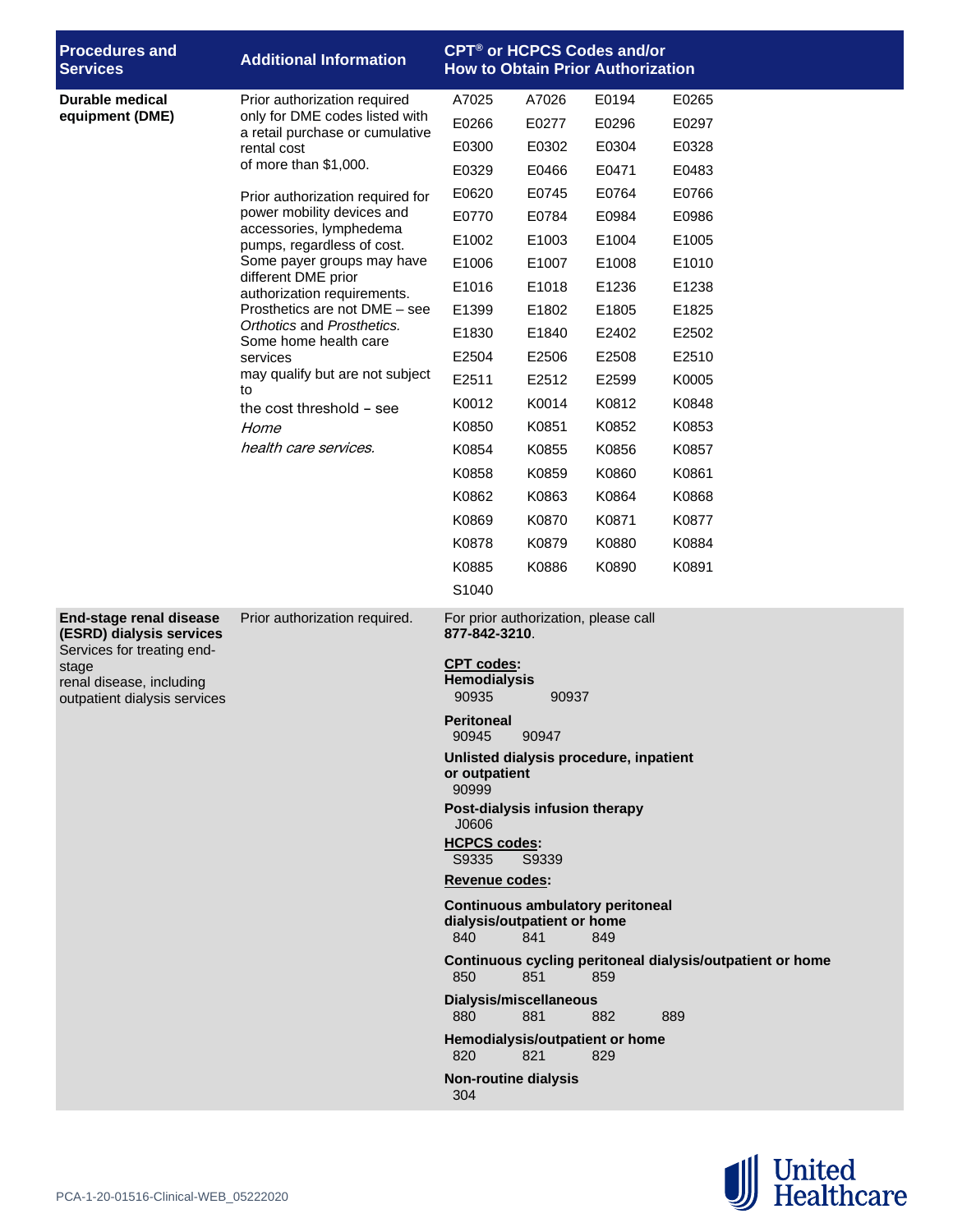| <b>Procedures and</b><br><b>Services</b>                   | <b>Additional Information</b>                                                 | CPT <sup>®</sup> or HCPCS Codes and/or<br><b>How to Obtain Prior Authorization</b> |                                    |                         |                                                                                                                                      |  |  |  |
|------------------------------------------------------------|-------------------------------------------------------------------------------|------------------------------------------------------------------------------------|------------------------------------|-------------------------|--------------------------------------------------------------------------------------------------------------------------------------|--|--|--|
| <b>End-stage renal disease</b><br>(ESRD) dialysis services |                                                                               | Other outpatient/peritoneal dialysis<br>830<br>831<br>839                          |                                    |                         |                                                                                                                                      |  |  |  |
| (continued)                                                |                                                                               | <b>Renal dialysis</b><br>800<br>804                                                | 801<br>809                         | 802                     | 803                                                                                                                                  |  |  |  |
| <b>Foot surgery</b>                                        | Prior authorization required                                                  | 28285<br>28296                                                                     | 28289<br>28297                     | 28291<br>28298          | 28292<br>28299                                                                                                                       |  |  |  |
| <b>Functional endoscopic</b><br>sinus surgery (FESS        | Prior authorization required.                                                 | 31240<br>31256<br>31276                                                            | 31253<br>31257<br>31287            | 31254<br>31259<br>31288 | 31255<br>31267<br>31298                                                                                                              |  |  |  |
| Gender dysphoria<br>treatment                              | Prior authorization required.                                                 | diagnosis code:<br>55970                                                           | 55980                              |                         | Prior authorization required for the following regardless of                                                                         |  |  |  |
|                                                            |                                                                               |                                                                                    |                                    |                         | Prior authorization required for the following when submitted with a<br>diagnosis code F64.0, F64.1, F64.2, F64.8, F64.9 or Z87.890: |  |  |  |
|                                                            |                                                                               | 14000                                                                              | 14001                              | 14041                   | 15734                                                                                                                                |  |  |  |
|                                                            |                                                                               | 15738                                                                              | 15750                              | 15757                   | 15758                                                                                                                                |  |  |  |
|                                                            |                                                                               | 19303                                                                              | 53410                              | 53430                   | 54125                                                                                                                                |  |  |  |
|                                                            |                                                                               | 54520                                                                              | 54660                              | 54690                   | 55175                                                                                                                                |  |  |  |
|                                                            |                                                                               | 55180                                                                              | 56625                              | 56800                   | 56805                                                                                                                                |  |  |  |
|                                                            |                                                                               | 57110                                                                              | 57335                              | 58260                   | 58262                                                                                                                                |  |  |  |
|                                                            |                                                                               | 58290                                                                              | 58291                              | 58292                   | 58661                                                                                                                                |  |  |  |
|                                                            |                                                                               | 58940                                                                              | 64856                              | 64892                   | 64896                                                                                                                                |  |  |  |
|                                                            |                                                                               |                                                                                    |                                    |                         |                                                                                                                                      |  |  |  |
| Home health care - Non-<br>nutritional                     | Prior authorization required<br>for in-home services.                         | T1000                                                                              | In-home nursing services:<br>T1002 | T1003                   |                                                                                                                                      |  |  |  |
| Hysterectomy - Inpatient                                   | Prior authorization required.                                                 | 58270                                                                              | 58275                              | 58293                   | 58294                                                                                                                                |  |  |  |
| only<br>Vaginal hysterectomies                             | Prior authorization not required<br>for outpatient vaginal<br>hysterectomies. |                                                                                    |                                    |                         |                                                                                                                                      |  |  |  |
|                                                            | Hysterectomy - Inpatient Prior authorization required.                        | 58150                                                                              | 58152                              | 58180                   | 58541                                                                                                                                |  |  |  |
| and outpatient<br>procedures                               |                                                                               | 58542                                                                              | 58543                              | 58544                   | 58550                                                                                                                                |  |  |  |
| Abdominal and                                              |                                                                               | 58552                                                                              | 58553                              | 58554                   | 58570                                                                                                                                |  |  |  |
| laparoscopic surgeries                                     |                                                                               | 58571                                                                              | 58572                              | 58573                   |                                                                                                                                      |  |  |  |
| <b>Infertility</b>                                         | Prior authorization required.                                                 | 52402                                                                              | 54500                              | 54505                   | 55200                                                                                                                                |  |  |  |
| Diagnostic and treatment<br>services related to the        |                                                                               | 55300                                                                              | 55400                              | 55550                   | 55870                                                                                                                                |  |  |  |
| inability                                                  |                                                                               | 58321                                                                              | 58322                              | 58323                   | 58340                                                                                                                                |  |  |  |
| to achieve pregnancy                                       |                                                                               | 58345                                                                              | 58350                              | 58700                   | 58720                                                                                                                                |  |  |  |
|                                                            |                                                                               | 58740                                                                              | 58750                              | 58752                   | 58760                                                                                                                                |  |  |  |
|                                                            |                                                                               | 58770                                                                              | 58970                              | 58974                   | 58976                                                                                                                                |  |  |  |
|                                                            |                                                                               | 74440                                                                              | 74740                              | 74742                   | 76948                                                                                                                                |  |  |  |
|                                                            |                                                                               | 82670                                                                              | 83001                              | 88272                   | 89250                                                                                                                                |  |  |  |
|                                                            |                                                                               | 89251                                                                              | 89253                              | 89254                   | 89255                                                                                                                                |  |  |  |
|                                                            |                                                                               | 89257<br>89261                                                                     | 89258<br>89264                     | 89259<br>89268          | 89260<br>89272                                                                                                                       |  |  |  |
|                                                            |                                                                               | 89280                                                                              | 89281                              | 89290                   | 89300                                                                                                                                |  |  |  |
|                                                            |                                                                               | 89310                                                                              | 89320                              | 89321                   | 89322                                                                                                                                |  |  |  |
|                                                            |                                                                               | 89325                                                                              | 89329                              | 89330                   | 89331                                                                                                                                |  |  |  |

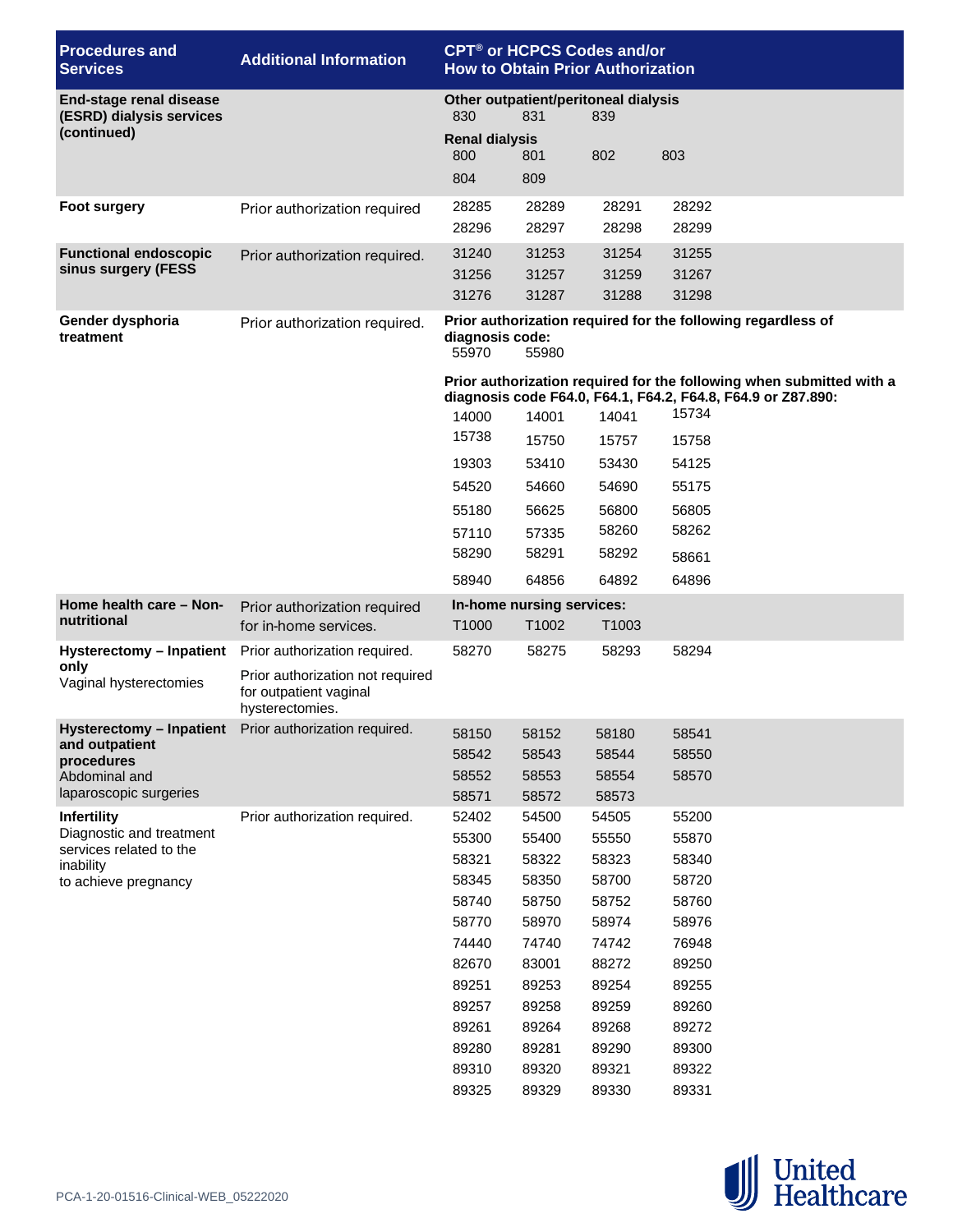| <b>Procedures and</b><br><b>Services</b>             | <b>Additional Information</b>                                         |                                                      |                                        | <b>CPT<sup>®</sup> or HCPCS Codes and/or</b><br><b>How to Obtain Prior Authorization</b> |       |  |  |  |
|------------------------------------------------------|-----------------------------------------------------------------------|------------------------------------------------------|----------------------------------------|------------------------------------------------------------------------------------------|-------|--|--|--|
| Infertility (continued)                              |                                                                       | 89344                                                | 89346                                  | 89352                                                                                    | 89353 |  |  |  |
|                                                      |                                                                       | 89354                                                | 89356                                  | 89398                                                                                    | 0058T |  |  |  |
|                                                      |                                                                       | G0027                                                | J9218                                  | S0122                                                                                    | S0132 |  |  |  |
|                                                      |                                                                       | S3655                                                | S4011                                  | S4013                                                                                    | S4014 |  |  |  |
|                                                      |                                                                       | S4015                                                | S4016                                  | S4017                                                                                    | S4018 |  |  |  |
|                                                      |                                                                       | S4020                                                | S4021                                  | S4022                                                                                    | S4023 |  |  |  |
|                                                      |                                                                       | S4025                                                | S4026                                  | S4027                                                                                    | S4028 |  |  |  |
|                                                      |                                                                       | S4030                                                | S4031                                  | S4035                                                                                    | S4037 |  |  |  |
|                                                      |                                                                       | S4040                                                | S4042                                  |                                                                                          |       |  |  |  |
| Injectable medications                               | Prior authorization required.                                         |                                                      |                                        | Alpha1-Proteinase - POS 19 and 22 only                                                   |       |  |  |  |
| A drug capable of being                              |                                                                       | J0256                                                | J0257                                  |                                                                                          |       |  |  |  |
| injected intravenously                               | To submit a prior authorization                                       | Anemia                                               |                                        |                                                                                          |       |  |  |  |
| through                                              | request and, for UHC<br>Commercial Non-PAR providers,                 | J0896                                                | J1437                                  | J1439                                                                                    | Q0138 |  |  |  |
| an intravenous infusion,<br>subcutaneously or intra- | to submit a Pre- Determination                                        | Asthma $-$                                           |                                        |                                                                                          |       |  |  |  |
| muscularly                                           | request, the provider must log                                        |                                                      |                                        | Nucala <sup>®</sup> /Xolair <sup>®</sup> /Cinqair <sup>®</sup> /Fasenra™                 |       |  |  |  |
|                                                      | into UHCProvider.com and                                              | J0517                                                | J2182<br><b>Blood modifying agents</b> | J2357                                                                                    | J2786 |  |  |  |
|                                                      | click on the Link button in the<br>upper right corner.                | J0223                                                | J1300                                  |                                                                                          | J1303 |  |  |  |
|                                                      | Submit the request using the                                          |                                                      |                                        | <b>Central Nervous System Agents</b>                                                     |       |  |  |  |
|                                                      | <b>Specialty Pharmacy</b>                                             | J0222                                                | J1428                                  | J1429                                                                                    | J2326 |  |  |  |
|                                                      | Transactions tile on the Link                                         | J3032                                                |                                        |                                                                                          |       |  |  |  |
| Dashboard.<br>For questions about this online        |                                                                       | <b>Endocrine</b>                                     |                                        |                                                                                          |       |  |  |  |
|                                                      | J0800 <sup>2</sup>                                                    | J3241                                                |                                        |                                                                                          |       |  |  |  |
|                                                      | authorization process, the                                            |                                                      |                                        | Enzyme deficiency - POS 19 and 22 only                                                   |       |  |  |  |
|                                                      | provider may call Optum:                                              | J0180                                                | J0221                                  | J1322                                                                                    | J1458 |  |  |  |
|                                                      | 888-397-8129.<br>Hemophilia codes ONLY:                               | J1743                                                | J1931                                  | J2504                                                                                    | J2840 |  |  |  |
|                                                      | To submit a prior authorization                                       | J3397<br><b>Enzyme replacement therapy</b>           |                                        |                                                                                          |       |  |  |  |
|                                                      | request, and for UHC                                                  | J0567                                                | J1786                                  | J3060                                                                                    |       |  |  |  |
|                                                      | <b>Commercial Non-PAR providers</b><br>to submit a Pre- Determination |                                                      |                                        |                                                                                          |       |  |  |  |
|                                                      | request, the provider must log                                        | <b>Erythropoiesis Stimulating Agents<sup>6</sup></b> |                                        |                                                                                          |       |  |  |  |
|                                                      | into UHCProvider.com and                                              | J0885                                                |                                        |                                                                                          |       |  |  |  |
|                                                      | click on the Link button in the                                       | Gaucher's disease - POS 19 and 22 only<br>J3385      |                                        |                                                                                          |       |  |  |  |
|                                                      | upper right corner.<br>Submit the request using the                   | Gender dysphoria treatment with                      |                                        |                                                                                          |       |  |  |  |
|                                                      | <b>Specialty Pharmacy</b>                                             | diagnosis code F64.0, F64.1, F64.2, F64.8,           |                                        |                                                                                          |       |  |  |  |
|                                                      | Transactions tile on the Link                                         | F64.9 or Z87.890                                     |                                        |                                                                                          |       |  |  |  |
|                                                      | Dashboard.                                                            | J1950                                                | J3315                                  | J3316                                                                                    | J9155 |  |  |  |
|                                                      | For questions about this online                                       | J9202                                                | J9217                                  | J9225                                                                                    | J9226 |  |  |  |
|                                                      | authorization process, the                                            | Gene therapy                                         |                                        |                                                                                          |       |  |  |  |
|                                                      | provider may call Optum:                                              | J3398                                                | J3399                                  |                                                                                          |       |  |  |  |
|                                                      | 888-397-8129.                                                         |                                                      |                                        | Hereditary Angioedema (HAE)                                                              |       |  |  |  |
|                                                      | If prior authorization                                                | J0596                                                | J0597                                  | J0598                                                                                    | J1290 |  |  |  |
|                                                      | requirements                                                          | Hemophilia                                           |                                        |                                                                                          |       |  |  |  |
|                                                      | for the drug aren't met,                                              | J7204                                                |                                        |                                                                                          |       |  |  |  |
|                                                      | UnitedHealthcare will call the<br>care provider's office within 3     | Immune globulin<br>90283                             | 90284                                  | J1459                                                                                    | J1555 |  |  |  |
|                                                      | days.                                                                 | J1556                                                | J1557                                  | J1558                                                                                    | J1559 |  |  |  |
|                                                      | If authorized, Pharmacy                                               | J1561                                                | J1566                                  | J1568                                                                                    | J1569 |  |  |  |
|                                                      | <b>Services</b>                                                       | J1572                                                | J1575                                  | J1599                                                                                    |       |  |  |  |
|                                                      | will send the care provider and<br>member a letter with the           |                                                      | Immuno modulator                       |                                                                                          |       |  |  |  |
|                                                      | authorization number and                                              | J0638                                                | J0490                                  | J9210                                                                                    |       |  |  |  |
|                                                      | coverage dates. This                                                  |                                                      |                                        | Inflammatory/immunomodulatory drugs                                                      |       |  |  |  |
|                                                      | authorization must                                                    | J0129 <sup>2</sup>                                   | J0717                                  | $J1602^2$                                                                                | J1745 |  |  |  |

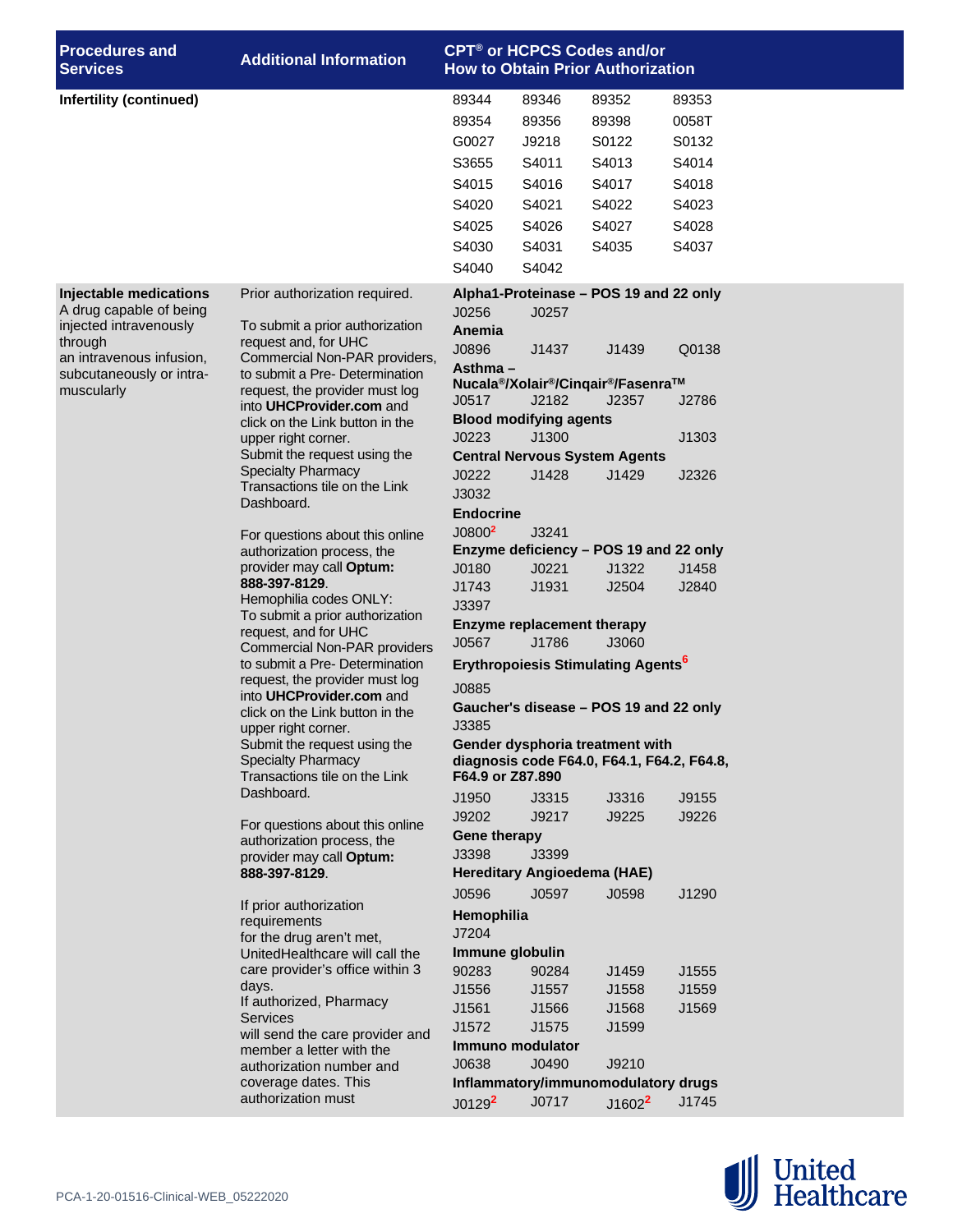| <b>Procedures and</b><br><b>Services</b> | <b>Additional Information</b>                                                         | <b>CPT<sup>®</sup> or HCPCS Codes and/or</b><br><b>How to Obtain Prior Authorization</b>                                                                                                                                                                                                                                                                                                                                                                                                                                                                                                                  |                         |        |                                                                                                                                                                                                                       |  |  |  |
|------------------------------------------|---------------------------------------------------------------------------------------|-----------------------------------------------------------------------------------------------------------------------------------------------------------------------------------------------------------------------------------------------------------------------------------------------------------------------------------------------------------------------------------------------------------------------------------------------------------------------------------------------------------------------------------------------------------------------------------------------------------|-------------------------|--------|-----------------------------------------------------------------------------------------------------------------------------------------------------------------------------------------------------------------------|--|--|--|
| Injectable medications<br>(continued)    | be submitted to the specialty<br>pharmacy vendor, along with<br>the medication order. | $J3262^2$<br>Q5104<br><b>Multiple sclerosis</b>                                                                                                                                                                                                                                                                                                                                                                                                                                                                                                                                                           | J3358<br>Q5121          | J3380  | Q5103                                                                                                                                                                                                                 |  |  |  |
|                                          |                                                                                       | J0202                                                                                                                                                                                                                                                                                                                                                                                                                                                                                                                                                                                                     | J2323                   | J2350  |                                                                                                                                                                                                                       |  |  |  |
|                                          |                                                                                       |                                                                                                                                                                                                                                                                                                                                                                                                                                                                                                                                                                                                           | <b>Opioid addiction</b> |        |                                                                                                                                                                                                                       |  |  |  |
|                                          |                                                                                       | J0570                                                                                                                                                                                                                                                                                                                                                                                                                                                                                                                                                                                                     | Q9991                   | Q9992  |                                                                                                                                                                                                                       |  |  |  |
|                                          |                                                                                       | <b>Other injections</b>                                                                                                                                                                                                                                                                                                                                                                                                                                                                                                                                                                                   |                         |        |                                                                                                                                                                                                                       |  |  |  |
|                                          |                                                                                       | J0584                                                                                                                                                                                                                                                                                                                                                                                                                                                                                                                                                                                                     | J1301                   | J1746  | J2507                                                                                                                                                                                                                 |  |  |  |
|                                          |                                                                                       | J3111                                                                                                                                                                                                                                                                                                                                                                                                                                                                                                                                                                                                     | J3245                   |        |                                                                                                                                                                                                                       |  |  |  |
|                                          |                                                                                       | <b>Rituximab</b>                                                                                                                                                                                                                                                                                                                                                                                                                                                                                                                                                                                          |                         |        |                                                                                                                                                                                                                       |  |  |  |
|                                          |                                                                                       | J9311                                                                                                                                                                                                                                                                                                                                                                                                                                                                                                                                                                                                     | J9312                   | Q5115  | Q5119                                                                                                                                                                                                                 |  |  |  |
|                                          |                                                                                       | <b>Sickle Cell disease</b><br>J0791                                                                                                                                                                                                                                                                                                                                                                                                                                                                                                                                                                       |                         |        |                                                                                                                                                                                                                       |  |  |  |
|                                          |                                                                                       | Sodium hyaluronate                                                                                                                                                                                                                                                                                                                                                                                                                                                                                                                                                                                        |                         |        |                                                                                                                                                                                                                       |  |  |  |
|                                          |                                                                                       | J7320                                                                                                                                                                                                                                                                                                                                                                                                                                                                                                                                                                                                     | J7321 <sup>1</sup>      | J7322  | J7324 <sup>1</sup>                                                                                                                                                                                                    |  |  |  |
|                                          |                                                                                       | J7325                                                                                                                                                                                                                                                                                                                                                                                                                                                                                                                                                                                                     | J7326 <sup>1</sup>      | J73271 | J7329 <sup>1</sup>                                                                                                                                                                                                    |  |  |  |
|                                          |                                                                                       | J7331                                                                                                                                                                                                                                                                                                                                                                                                                                                                                                                                                                                                     | J7332                   | J7333  |                                                                                                                                                                                                                       |  |  |  |
|                                          |                                                                                       | Therapeutic Radiopharmaceuticals <sup>5</sup>                                                                                                                                                                                                                                                                                                                                                                                                                                                                                                                                                             |                         |        |                                                                                                                                                                                                                       |  |  |  |
|                                          |                                                                                       | A9513                                                                                                                                                                                                                                                                                                                                                                                                                                                                                                                                                                                                     | A9590                   | A9606  | A9699                                                                                                                                                                                                                 |  |  |  |
|                                          |                                                                                       | Unclassified <sup>3</sup>                                                                                                                                                                                                                                                                                                                                                                                                                                                                                                                                                                                 |                         |        |                                                                                                                                                                                                                       |  |  |  |
|                                          |                                                                                       | C9399<br>J3490<br>J3590                                                                                                                                                                                                                                                                                                                                                                                                                                                                                                                                                                                   |                         |        |                                                                                                                                                                                                                       |  |  |  |
|                                          |                                                                                       | White blood cell colony stimulating<br>factors <sup>4</sup>                                                                                                                                                                                                                                                                                                                                                                                                                                                                                                                                               |                         |        |                                                                                                                                                                                                                       |  |  |  |
|                                          |                                                                                       | J1442                                                                                                                                                                                                                                                                                                                                                                                                                                                                                                                                                                                                     | J1447                   | J2505  | Q5101                                                                                                                                                                                                                 |  |  |  |
|                                          |                                                                                       | Q5108                                                                                                                                                                                                                                                                                                                                                                                                                                                                                                                                                                                                     | Q5110                   | Q5111  | Q5120                                                                                                                                                                                                                 |  |  |  |
|                                          |                                                                                       | Please check our Review at Launch for New to Market Medications policy<br>for the most up-to-date information on drugs newly approved by the Food<br>& Drug Administration (FDA) and included on our Review at Launch<br>Medication List. Pre-determination is highly recommended for the drugs<br>on the list. The Review at Launch for New to Market Medications policy is<br>available at UHCprovider.com > Policies and Protocols > Commercial<br>Policies > Medical & Drug Policies for UnitedHealthcare Commercial.                                                                                 |                         |        |                                                                                                                                                                                                                       |  |  |  |
|                                          |                                                                                       | <sup>1</sup> Medication requires specialty pharmacy distribution. Care provider can't<br>buy and bill the health plan unless the member has Medicare<br>coordination of benefits.<br><sup>2</sup> Self-administration for this medication is preauthorized under the<br>pharmacy benefit. Medical professional administration is preauthorized<br>under the medical benefit.<br><sup>3</sup> For unclassified codes J3490, J3590, and C9399 prior authorization is<br>only required for Cutaquig®, Revcovi™, and Spravato™.<br><sup>4</sup> For codes J1442, J1447, J2505, Q5101, Q5108, Q5110. Q5111 and |                         |        |                                                                                                                                                                                                                       |  |  |  |
|                                          |                                                                                       | Q5120, prior authorization is required for both oncology and non-<br>oncology Dx.<br>For oncology Dx, please see Cancer supportive care section above.<br>For non-oncology Dx, submit online at <b>UHCProvider.com</b> > Link ><br>Specialty Pharmacy Transactions tile on your Link dashboard or call 888-<br>397-8129.<br><sup>5</sup> For prior authorization, please submit requests online by using the Prior<br>Authorization and Notification tool on Link. Go to UHCprovider.com and<br>click on the Link button in the top right corner. Then, select the Specialty                              |                         |        |                                                                                                                                                                                                                       |  |  |  |
|                                          |                                                                                       | 8129.<br>non-oncology DX.                                                                                                                                                                                                                                                                                                                                                                                                                                                                                                                                                                                 |                         |        | Pharmacy Transactions tile on your Link dashboard. Or, call 888-397-<br><sup>6</sup> For code J0885, prior authorization is required for both oncology and<br>Prior authorization is not required for ESRD diagnosis. |  |  |  |

**Inpatient admissions-post acute services** Prior authorization and notification of admission date

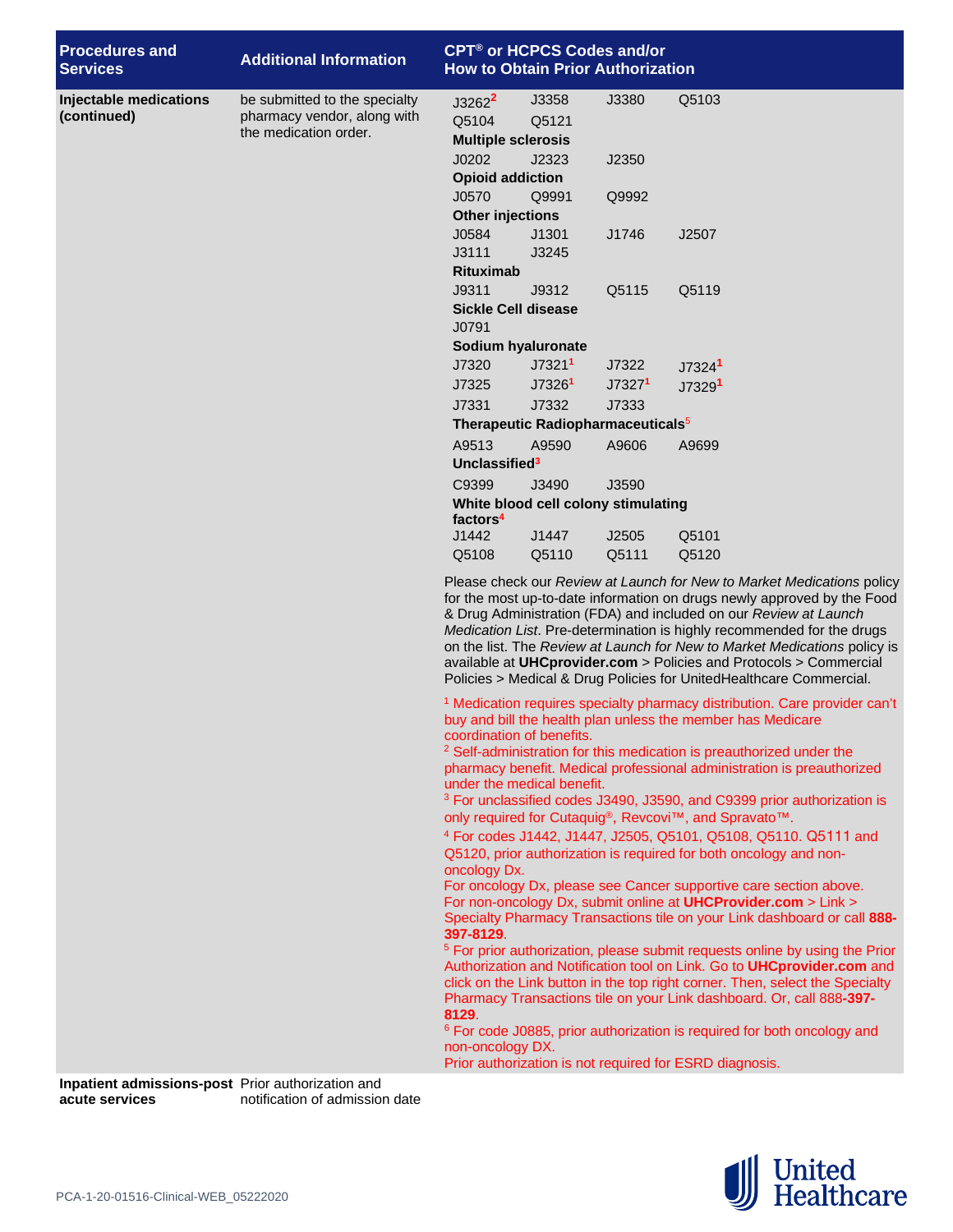| <b>Procedures and</b><br><b>Services</b>                                                                                                    | <b>Additional Information</b>                                                                                                                                                                                                                                                                                                                                                                                                                                                                                                                                                                                                                                                                                                                                                                                                                                                                                                                                                        | CPT <sup>®</sup> or HCPCS Codes and/or<br><b>How to Obtain Prior Authorization</b> |       |       |       |  |
|---------------------------------------------------------------------------------------------------------------------------------------------|--------------------------------------------------------------------------------------------------------------------------------------------------------------------------------------------------------------------------------------------------------------------------------------------------------------------------------------------------------------------------------------------------------------------------------------------------------------------------------------------------------------------------------------------------------------------------------------------------------------------------------------------------------------------------------------------------------------------------------------------------------------------------------------------------------------------------------------------------------------------------------------------------------------------------------------------------------------------------------------|------------------------------------------------------------------------------------|-------|-------|-------|--|
| Inpatient admissions-post required for these facilities<br>acute services<br>(continued)                                                    | providing post-acute inpatient<br>services:<br>Acute care hospitals<br>$\bullet$<br>Acute inpatient<br>$\bullet$<br>rehabilitation<br><b>Critical access</b><br>hospitals<br>Long-term acute care<br>$\bullet$<br>hospitals<br>Skilled nursing<br>$\bullet$<br>facilities                                                                                                                                                                                                                                                                                                                                                                                                                                                                                                                                                                                                                                                                                                            |                                                                                    |       |       |       |  |
| Intensity-modulated<br>radiation therapy (IMRT)                                                                                             | Prior authorization required.<br>To request prior authorization,<br>please complete and submit<br>the IMRT Clinical Cover Sheet<br>and IMRT Treatment Request<br>Form.<br>You can find these forms at:<br>UHCprovider.com/priorauth ><br>Oncology > Commercial<br><b>Intensity Modulated Radiation</b><br>Therapy Prior Authorization<br>Program > IMRT Clinical Cover<br>Sheets.                                                                                                                                                                                                                                                                                                                                                                                                                                                                                                                                                                                                    | 77385                                                                              | 77386 | G6015 | G6016 |  |
| <b>MR-guided focused</b><br>ultrasound (MRgFUS) to<br>treat uterine fibroid<br>MR-guided focused<br>ultrasound procedures and<br>treatments | Notification/prior authorization<br>required.<br>MR-guided focused ultrasound<br>is a covered service for certain<br>benefit plans, subject to the<br>terms and conditions of those<br>benefit plans, which generally<br>are as follows:<br>A physician and/or facility must<br>confirm coverage of the service<br>for the member.<br>A hospital and/or facility must<br>be contracted with<br>UnitedHealthcare. Members<br>have no out-of-network benefits<br>for MRgFUS.<br>A member must consent in<br>writing to the procedure<br>acknowledging that<br>UnitedHealthcare doesn't<br>believe sufficient clinical<br>evidence has been published in<br>peer- reviewed medical<br>literature to conclude the<br>service is safe and/or effective.<br>A member must agree in<br>writing to not hold<br>UnitedHealthcare responsible if<br>they're not satisfied with the<br>results.<br>A physician and facility must<br>have demonstrated experience<br>and expertise in MRgFUS, as | 0071T                                                                              | 0072T |       |       |  |

United<br>
Healthcare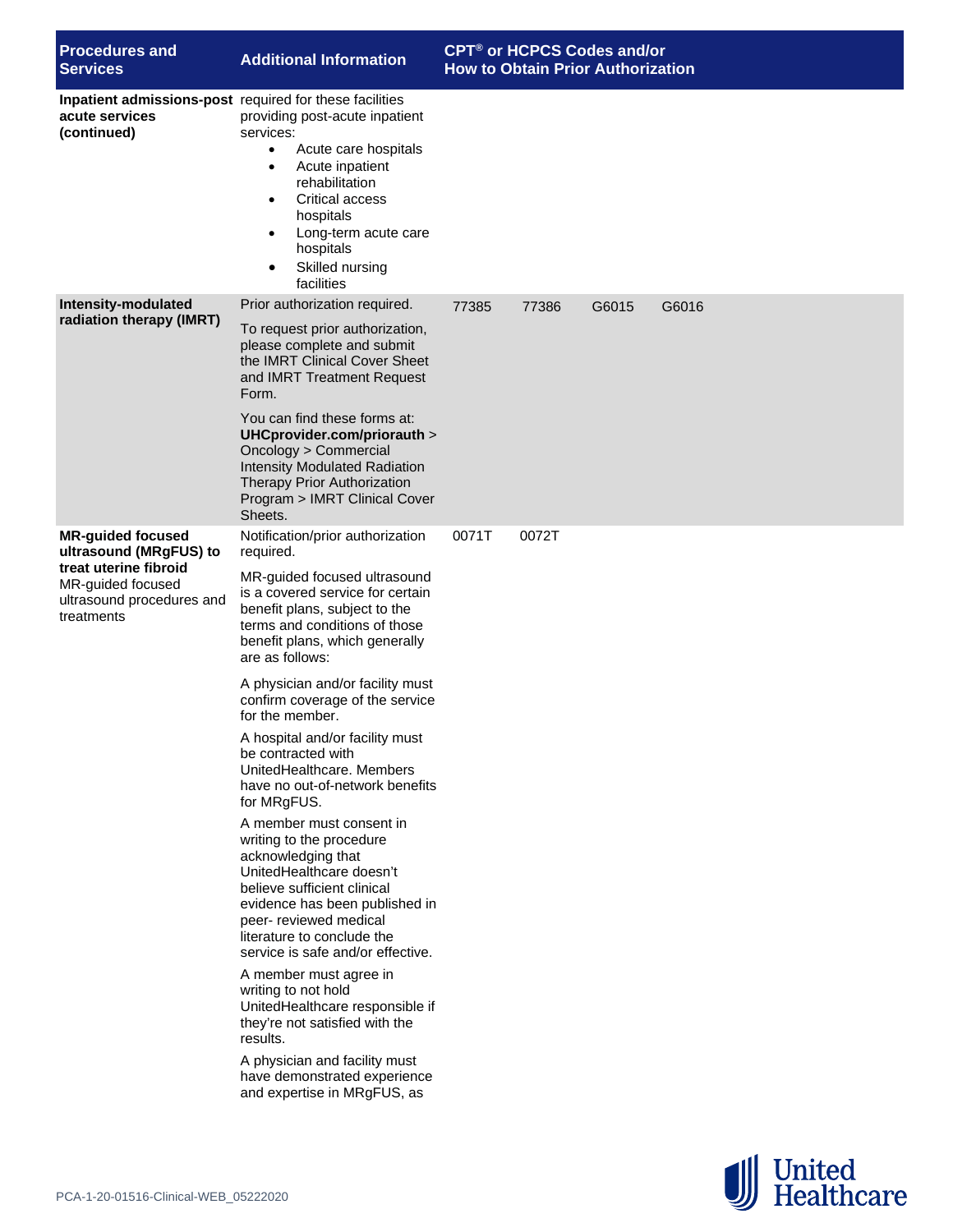| <b>Procedures and</b><br><b>Services</b>                                                                       | <b>Additional Information</b>                                                                                                                      | <b>CPT<sup>®</sup> or HCPCS Codes and/or</b><br><b>How to Obtain Prior Authorization</b> |                                                                                        |                                                                                        |                                                                                  |
|----------------------------------------------------------------------------------------------------------------|----------------------------------------------------------------------------------------------------------------------------------------------------|------------------------------------------------------------------------------------------|----------------------------------------------------------------------------------------|----------------------------------------------------------------------------------------|----------------------------------------------------------------------------------|
| <b>MR-guided focused</b><br>ultrasound (MRgFUS) to<br>treat uterine fibroid<br>(continued)                     | determined by<br>UnitedHealthcare.<br>A physician and facility must<br>follow U.S. Food and Drug<br>Administration labeled<br>indications for use. |                                                                                          |                                                                                        |                                                                                        |                                                                                  |
| Non-emergency air<br>transport<br>Non-urgent ambulance<br>transportation by air<br>between specified locations | Prior authorization required.                                                                                                                      | A0430<br>S9960                                                                           | A0431<br>S9961                                                                         | A0435                                                                                  | A0436                                                                            |
| <b>Orthognathic surgery</b><br>Treatment of maxillofacial<br>functional impairment                             | Prior authorization required.                                                                                                                      | 21121<br>21141<br>21146<br>21154<br>21188<br>21196<br>21208<br>21240<br>21246<br>21255   | 21123<br>21142<br>21147<br>21155<br>21193<br>21198<br>21209<br>21242<br>21247<br>21296 | 21125<br>21143<br>21150<br>21159<br>21194<br>21199<br>21210<br>21244<br>21248<br>21299 | 21127<br>21145<br>21151<br>21160<br>21195<br>21206<br>21215<br>21245<br>21249    |
| <b>Orthotics</b>                                                                                               | Prior authorization required<br>only for orthotics codes listed<br>with a retail purchase or<br>cumulative rental cost<br>of more than \$1,000.    | L0220<br>L0636<br>L1685<br>L1755<br>L2020<br>L2038<br>L3485<br>L3904<br>L3976            | L0480<br>L0638<br>L1700<br>L1844<br>L2034<br>L2330<br>L3766<br>L3961<br>L3977          | L0484<br>L <sub>1640</sub><br>L1710<br>L1846<br>L2036<br>L3251<br>L3900<br>L3971       | L0486<br>L <sub>1680</sub><br>L1720<br>L2005<br>L2037<br>L3253<br>L3901<br>L3975 |
| <b>Out-of-network services</b><br>A recommendation from a                                                      | Prior authorization required<br>when a network physician or                                                                                        |                                                                                          |                                                                                        |                                                                                        |                                                                                  |

A recommendation from a network physician or other health care provider to a hospital, physician or other health care provider who isn't contracted with UnitedHealthcare

when a network physician or health care professional directs a member to a facility, physician or other health care professional who doesn't participate in the UnitedHealthcare network, where a member's benefit plan has benefits for out-of-network services.

Please note that your agreement with UnitedHealthcare may include restrictions on directing members outside of the health plan service area. Members who use non-network physicians, health care professionals or facilities may have increased out-of-pocket expenses or no coverage.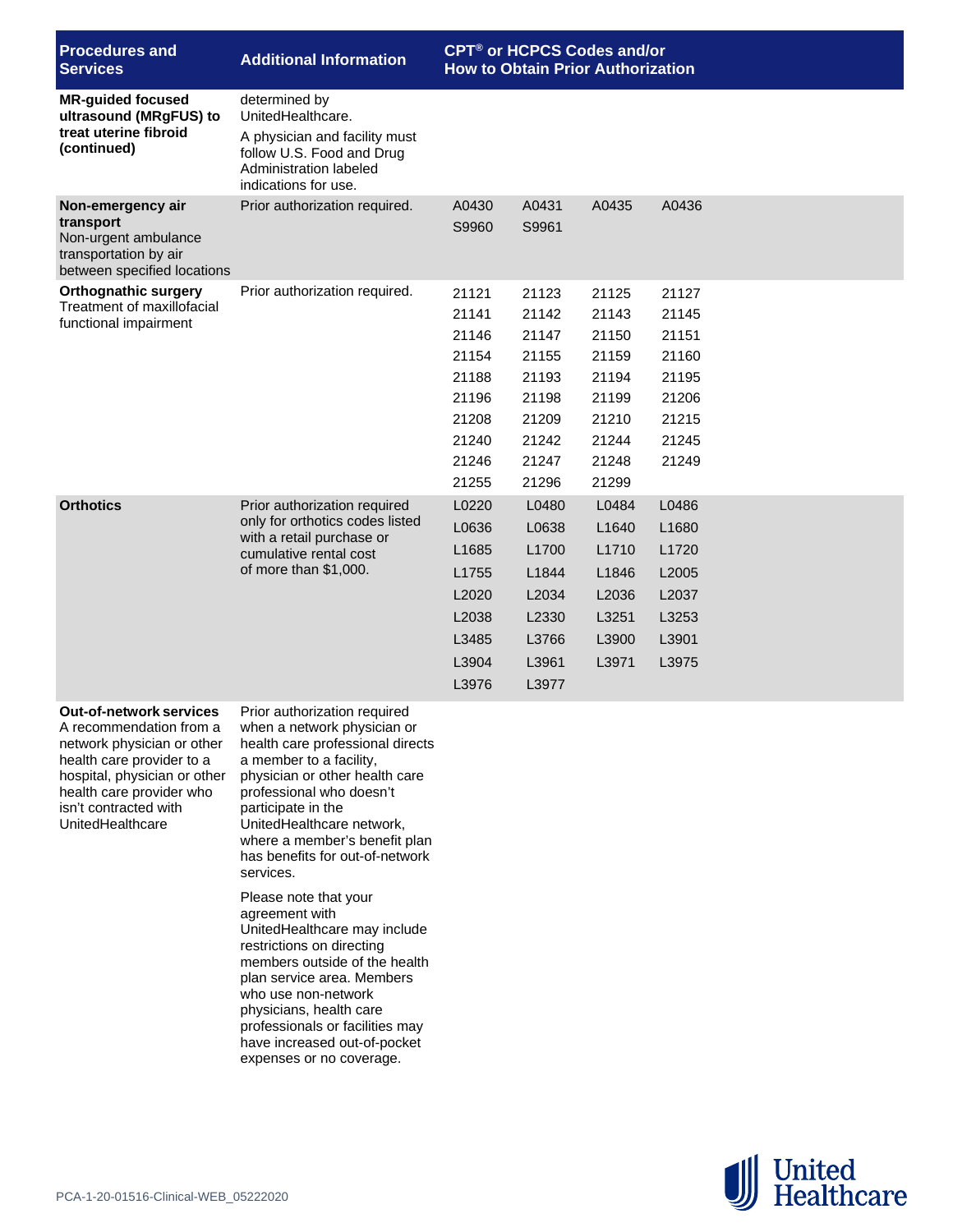| <b>Procedures and</b><br><b>Services</b>                                                                                                                                                                                                                                                                                                                                                                                                                                           | <b>Additional Information</b>                                                                                                                                                                                                                                                                                                                                                                                                                                                                                                                      | <b>CPT<sup>®</sup> or HCPCS Codes and/or</b><br><b>How to Obtain Prior Authorization</b>                                                                                                                                                                                                                                                                                                                                                                                                                                                                                                               |                |                |                |  |  |
|------------------------------------------------------------------------------------------------------------------------------------------------------------------------------------------------------------------------------------------------------------------------------------------------------------------------------------------------------------------------------------------------------------------------------------------------------------------------------------|----------------------------------------------------------------------------------------------------------------------------------------------------------------------------------------------------------------------------------------------------------------------------------------------------------------------------------------------------------------------------------------------------------------------------------------------------------------------------------------------------------------------------------------------------|--------------------------------------------------------------------------------------------------------------------------------------------------------------------------------------------------------------------------------------------------------------------------------------------------------------------------------------------------------------------------------------------------------------------------------------------------------------------------------------------------------------------------------------------------------------------------------------------------------|----------------|----------------|----------------|--|--|
| <b>Physical, occupational</b><br>and speech therapy<br>Outpatient rehabilitation<br>services, whether provided<br>at home, or on<br>an ambulatory basis, when<br>provided by a physical<br>therapist occupational<br>therapist, or speech<br>therapist                                                                                                                                                                                                                             | Therapy performed by Optum®<br>Physical Health contracted<br>AND<br>non-contracted providers<br>require prior authorization. The<br>initial<br>referral for physical or<br>up to 8 visits per condition<br>within 6 months from the<br>referral date. If the referral does<br>not indicate the number of<br>visits, the referral will only be<br>valid for one visit. Additional<br>visits after the first 8 require<br>pre-authorization.<br>For facilities, an authorization<br>must be obtained for these<br>services prior to the first visit. | Prior Authorization requests cannot be submitted online for physical,<br>occupational, speech, and any other therapy-related service. You may<br>fax your requests for prior authorization to the Clinical Care Coordination<br>Department at 888-831-5080 by using the Rehab Extension Form located<br>at UHCprovider.com/plans > Select Your State > Commercial View<br>Offered Plan Information > Mid-Atlantic Health Plan - UnitedHeathcare®<br>M.D.IPA Plan and Optimum Choice® > Forms, Tools & Resources ><br>occupational therapy is valid for Rehabilitation Services Extension Request Form. |                |                |                |  |  |
| <b>Potentially unproven</b>                                                                                                                                                                                                                                                                                                                                                                                                                                                        | Prior authorization required                                                                                                                                                                                                                                                                                                                                                                                                                                                                                                                       | 26340                                                                                                                                                                                                                                                                                                                                                                                                                                                                                                                                                                                                  | 33361          | 33362          | 33363          |  |  |
| services (including<br>experimental/<br>investigational and/or<br>linked services)<br>Services, including<br>medications, determined to<br>be ineffective in treating a<br>medical condition<br>and/or to have no beneficial<br>effect on health outcomes<br>Determination made when<br>there's insufficient clinical<br>evidence from well-<br>conducted randomized<br>controlled trials or cohort<br>studies in the prevailing<br>published, peer-reviewed<br>medical literature | Includes services and<br>medications<br>determined not effective for<br>treatment of a medical<br>condition<br>due to:<br>Insufficient and inadequate<br>clinical evidence from well-<br>conducted randomized<br>controlled trials<br>Cohort studies in the prevailing<br>published peer-reviewed<br>medical literature                                                                                                                                                                                                                            | 33364<br>36514                                                                                                                                                                                                                                                                                                                                                                                                                                                                                                                                                                                         | 33365<br>64722 | 33366<br>A9274 | 33369          |  |  |
| <b>Prosthetics</b>                                                                                                                                                                                                                                                                                                                                                                                                                                                                 | Prior authorization required                                                                                                                                                                                                                                                                                                                                                                                                                                                                                                                       | L5010                                                                                                                                                                                                                                                                                                                                                                                                                                                                                                                                                                                                  | L5020          | L5050          | L5060          |  |  |
|                                                                                                                                                                                                                                                                                                                                                                                                                                                                                    | only for prosthetic codes listed<br>with a retail purchase or                                                                                                                                                                                                                                                                                                                                                                                                                                                                                      | L5100                                                                                                                                                                                                                                                                                                                                                                                                                                                                                                                                                                                                  | L5105          | L5150          | L5160          |  |  |
|                                                                                                                                                                                                                                                                                                                                                                                                                                                                                    | cumulative rental cost                                                                                                                                                                                                                                                                                                                                                                                                                                                                                                                             | L5200                                                                                                                                                                                                                                                                                                                                                                                                                                                                                                                                                                                                  | L5210          | L5230          | L5250          |  |  |
|                                                                                                                                                                                                                                                                                                                                                                                                                                                                                    | of more than \$1,000.                                                                                                                                                                                                                                                                                                                                                                                                                                                                                                                              | L5270                                                                                                                                                                                                                                                                                                                                                                                                                                                                                                                                                                                                  | L5280          | L5301          | L5321          |  |  |
|                                                                                                                                                                                                                                                                                                                                                                                                                                                                                    |                                                                                                                                                                                                                                                                                                                                                                                                                                                                                                                                                    | L5331                                                                                                                                                                                                                                                                                                                                                                                                                                                                                                                                                                                                  | L5400          | L5420          | L5530          |  |  |
|                                                                                                                                                                                                                                                                                                                                                                                                                                                                                    |                                                                                                                                                                                                                                                                                                                                                                                                                                                                                                                                                    | L5535                                                                                                                                                                                                                                                                                                                                                                                                                                                                                                                                                                                                  | L5540          | L5585          | L5590          |  |  |
|                                                                                                                                                                                                                                                                                                                                                                                                                                                                                    |                                                                                                                                                                                                                                                                                                                                                                                                                                                                                                                                                    | L5616                                                                                                                                                                                                                                                                                                                                                                                                                                                                                                                                                                                                  | L5639          | L5643          | L5649          |  |  |
|                                                                                                                                                                                                                                                                                                                                                                                                                                                                                    |                                                                                                                                                                                                                                                                                                                                                                                                                                                                                                                                                    | L5651                                                                                                                                                                                                                                                                                                                                                                                                                                                                                                                                                                                                  | L5681          | L5683          | L5703          |  |  |
|                                                                                                                                                                                                                                                                                                                                                                                                                                                                                    |                                                                                                                                                                                                                                                                                                                                                                                                                                                                                                                                                    | L5707                                                                                                                                                                                                                                                                                                                                                                                                                                                                                                                                                                                                  | L5724          | L5726          | L5728          |  |  |
|                                                                                                                                                                                                                                                                                                                                                                                                                                                                                    |                                                                                                                                                                                                                                                                                                                                                                                                                                                                                                                                                    | L5780                                                                                                                                                                                                                                                                                                                                                                                                                                                                                                                                                                                                  | L5795          | L5814          | L5818          |  |  |
|                                                                                                                                                                                                                                                                                                                                                                                                                                                                                    |                                                                                                                                                                                                                                                                                                                                                                                                                                                                                                                                                    | L5822                                                                                                                                                                                                                                                                                                                                                                                                                                                                                                                                                                                                  | L5824          | L5826          | L5828          |  |  |
|                                                                                                                                                                                                                                                                                                                                                                                                                                                                                    |                                                                                                                                                                                                                                                                                                                                                                                                                                                                                                                                                    | L5830<br>L5856                                                                                                                                                                                                                                                                                                                                                                                                                                                                                                                                                                                         | L5840<br>L5858 | L5845<br>L5930 | L5848<br>L5960 |  |  |
|                                                                                                                                                                                                                                                                                                                                                                                                                                                                                    |                                                                                                                                                                                                                                                                                                                                                                                                                                                                                                                                                    | L5966                                                                                                                                                                                                                                                                                                                                                                                                                                                                                                                                                                                                  | L5968          | L5973          | L5979          |  |  |
|                                                                                                                                                                                                                                                                                                                                                                                                                                                                                    |                                                                                                                                                                                                                                                                                                                                                                                                                                                                                                                                                    | L5980                                                                                                                                                                                                                                                                                                                                                                                                                                                                                                                                                                                                  | L5981          | L5987          | L5988          |  |  |
|                                                                                                                                                                                                                                                                                                                                                                                                                                                                                    |                                                                                                                                                                                                                                                                                                                                                                                                                                                                                                                                                    | L5990                                                                                                                                                                                                                                                                                                                                                                                                                                                                                                                                                                                                  | L6000          | L6010          | L6020          |  |  |
|                                                                                                                                                                                                                                                                                                                                                                                                                                                                                    |                                                                                                                                                                                                                                                                                                                                                                                                                                                                                                                                                    |                                                                                                                                                                                                                                                                                                                                                                                                                                                                                                                                                                                                        |                |                |                |  |  |

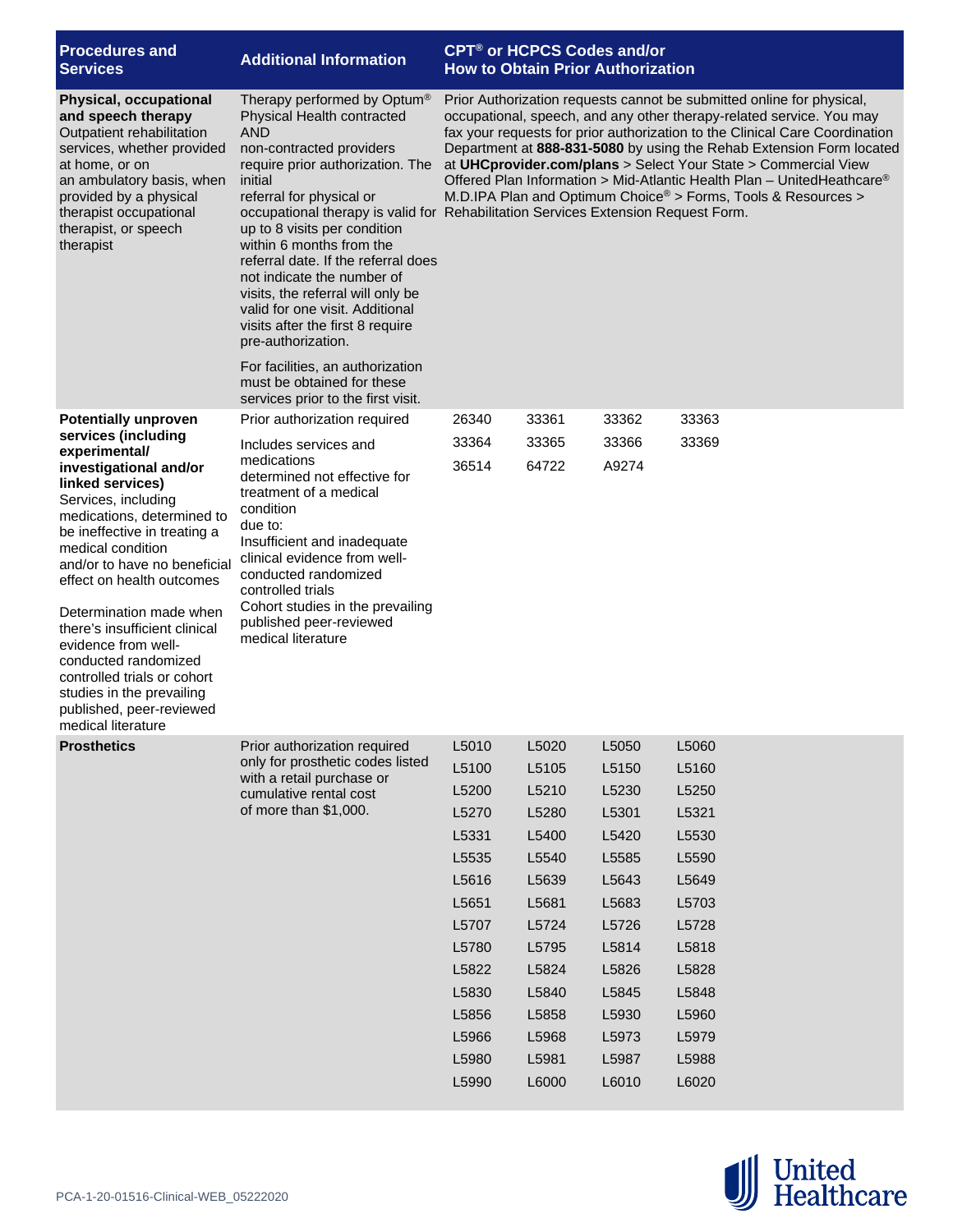| <b>Procedures and</b><br><b>Services</b>                                   | <b>Additional Information</b>                                                                                                                                                                                                                                                                                                                                                                                                             | <b>CPT<sup>®</sup> or HCPCS Codes and/or</b><br><b>How to Obtain Prior Authorization</b> |                |                |                |  |
|----------------------------------------------------------------------------|-------------------------------------------------------------------------------------------------------------------------------------------------------------------------------------------------------------------------------------------------------------------------------------------------------------------------------------------------------------------------------------------------------------------------------------------|------------------------------------------------------------------------------------------|----------------|----------------|----------------|--|
| <b>Prosthetics (continued)</b>                                             |                                                                                                                                                                                                                                                                                                                                                                                                                                           | L6026                                                                                    | L6050          | L6055          | L6120          |  |
|                                                                            |                                                                                                                                                                                                                                                                                                                                                                                                                                           | L6130                                                                                    | L6200          | L6205          | L6310          |  |
|                                                                            |                                                                                                                                                                                                                                                                                                                                                                                                                                           | L6320                                                                                    | L6350          | L6360          | L6370          |  |
|                                                                            |                                                                                                                                                                                                                                                                                                                                                                                                                                           | L6400                                                                                    | L6450          | L6570          | L6580          |  |
|                                                                            |                                                                                                                                                                                                                                                                                                                                                                                                                                           | L6582                                                                                    | L6584          | L6586          | L6588          |  |
|                                                                            |                                                                                                                                                                                                                                                                                                                                                                                                                                           | L6590                                                                                    | L6621          | L6624          | L6638          |  |
|                                                                            |                                                                                                                                                                                                                                                                                                                                                                                                                                           | L6648                                                                                    | L6693          | L6696          | L6697          |  |
|                                                                            |                                                                                                                                                                                                                                                                                                                                                                                                                                           | L6707                                                                                    | L6881          | L6882          | L6884          |  |
|                                                                            |                                                                                                                                                                                                                                                                                                                                                                                                                                           | L6885                                                                                    | L6900          | L6905          | L6910          |  |
|                                                                            |                                                                                                                                                                                                                                                                                                                                                                                                                                           | L6920                                                                                    | L6925          | L6930          | L6935          |  |
|                                                                            |                                                                                                                                                                                                                                                                                                                                                                                                                                           | L6940                                                                                    | L6945          | L6950          | L6955          |  |
|                                                                            |                                                                                                                                                                                                                                                                                                                                                                                                                                           | L6960                                                                                    | L6965          | L6970          | L6975          |  |
|                                                                            |                                                                                                                                                                                                                                                                                                                                                                                                                                           | L7007                                                                                    | L7008          | L7009          | L7040          |  |
|                                                                            |                                                                                                                                                                                                                                                                                                                                                                                                                                           | L7045                                                                                    | L7170          | L7180          | L7181          |  |
|                                                                            |                                                                                                                                                                                                                                                                                                                                                                                                                                           | L7185                                                                                    | L7186          | L7190          | L7191          |  |
|                                                                            |                                                                                                                                                                                                                                                                                                                                                                                                                                           | L7499                                                                                    | L8042          | L8043          | L8044          |  |
|                                                                            |                                                                                                                                                                                                                                                                                                                                                                                                                                           | L8049                                                                                    | V2629          |                |                |  |
| Proton beam therapy<br>Focused radiation therapy<br>using beams of protons | Prior authorization required.<br>Please indicate whether proton<br>beam therapy is performed as<br>part of a clinical trial - see<br>Clinical trials.                                                                                                                                                                                                                                                                                     | 77520                                                                                    | 77522          | 77523          | 77525          |  |
| Radiology                                                                  | Prior authorization required for<br>services, including:<br>CT scans - brain, chest,<br>musculoskeletal, colonography<br>MRI scans - brain, heart,<br>chest, musculoskeletal<br>PET scans for diagnoses<br>other than cancer<br>Virtual procedures<br>UnitedHealthcare's radiology<br>and cardiology notification/prior<br>authorization programs do not<br>apply to M.D.IPA or Optimum<br>Choice members.<br>For codes with an asterisk: | 70336                                                                                    | 70450          | 70460          | 70470          |  |
|                                                                            |                                                                                                                                                                                                                                                                                                                                                                                                                                           | 70480                                                                                    | 70481          | 70482          | 70486          |  |
|                                                                            |                                                                                                                                                                                                                                                                                                                                                                                                                                           | 70487                                                                                    | 70488          | 70490          | 70491          |  |
|                                                                            |                                                                                                                                                                                                                                                                                                                                                                                                                                           | 70492                                                                                    | 70496          | 70498          | 70540          |  |
|                                                                            |                                                                                                                                                                                                                                                                                                                                                                                                                                           | 70542                                                                                    | 70543          | 70544          | 70545          |  |
|                                                                            |                                                                                                                                                                                                                                                                                                                                                                                                                                           | 70546                                                                                    | 70547          | 70548          | 70549          |  |
|                                                                            |                                                                                                                                                                                                                                                                                                                                                                                                                                           | 70551                                                                                    | 70552          | 70553          | 70554          |  |
|                                                                            |                                                                                                                                                                                                                                                                                                                                                                                                                                           | 70555                                                                                    | 71250          | 71260          | 71270          |  |
|                                                                            |                                                                                                                                                                                                                                                                                                                                                                                                                                           | 71275                                                                                    | 72125          | 72126          | 72127          |  |
|                                                                            |                                                                                                                                                                                                                                                                                                                                                                                                                                           | 72128                                                                                    | 72129          | 72130          | 72131          |  |
|                                                                            |                                                                                                                                                                                                                                                                                                                                                                                                                                           | 72132                                                                                    | 72133          | 72141          | 72142          |  |
|                                                                            |                                                                                                                                                                                                                                                                                                                                                                                                                                           | 72146                                                                                    | 72147          | 72148          | 72149          |  |
|                                                                            |                                                                                                                                                                                                                                                                                                                                                                                                                                           | 72156                                                                                    | 72157          | 72158          | 72159          |  |
|                                                                            | Prior authorization not required<br>for cancer diagnoses.                                                                                                                                                                                                                                                                                                                                                                                 | 72192                                                                                    | 72193          | 72194          | 72195          |  |
|                                                                            |                                                                                                                                                                                                                                                                                                                                                                                                                                           | 72196                                                                                    | 72197          | 72198          | 73200          |  |
|                                                                            |                                                                                                                                                                                                                                                                                                                                                                                                                                           | 73201                                                                                    | 73202          | 73218          | 73219          |  |
|                                                                            |                                                                                                                                                                                                                                                                                                                                                                                                                                           | 73220                                                                                    | 73221          | 73222          | 73223          |  |
|                                                                            |                                                                                                                                                                                                                                                                                                                                                                                                                                           | 73225                                                                                    | 73700          | 73701          | 73702          |  |
|                                                                            |                                                                                                                                                                                                                                                                                                                                                                                                                                           | 73718                                                                                    | 73719          | 73720          | 73721          |  |
|                                                                            |                                                                                                                                                                                                                                                                                                                                                                                                                                           | 73722                                                                                    | 73723          | 73725          | 74150          |  |
|                                                                            |                                                                                                                                                                                                                                                                                                                                                                                                                                           |                                                                                          |                |                |                |  |
|                                                                            |                                                                                                                                                                                                                                                                                                                                                                                                                                           |                                                                                          |                |                |                |  |
|                                                                            |                                                                                                                                                                                                                                                                                                                                                                                                                                           | 74160<br>74177                                                                           | 74170<br>74178 | 74175<br>74261 | 74176<br>74262 |  |

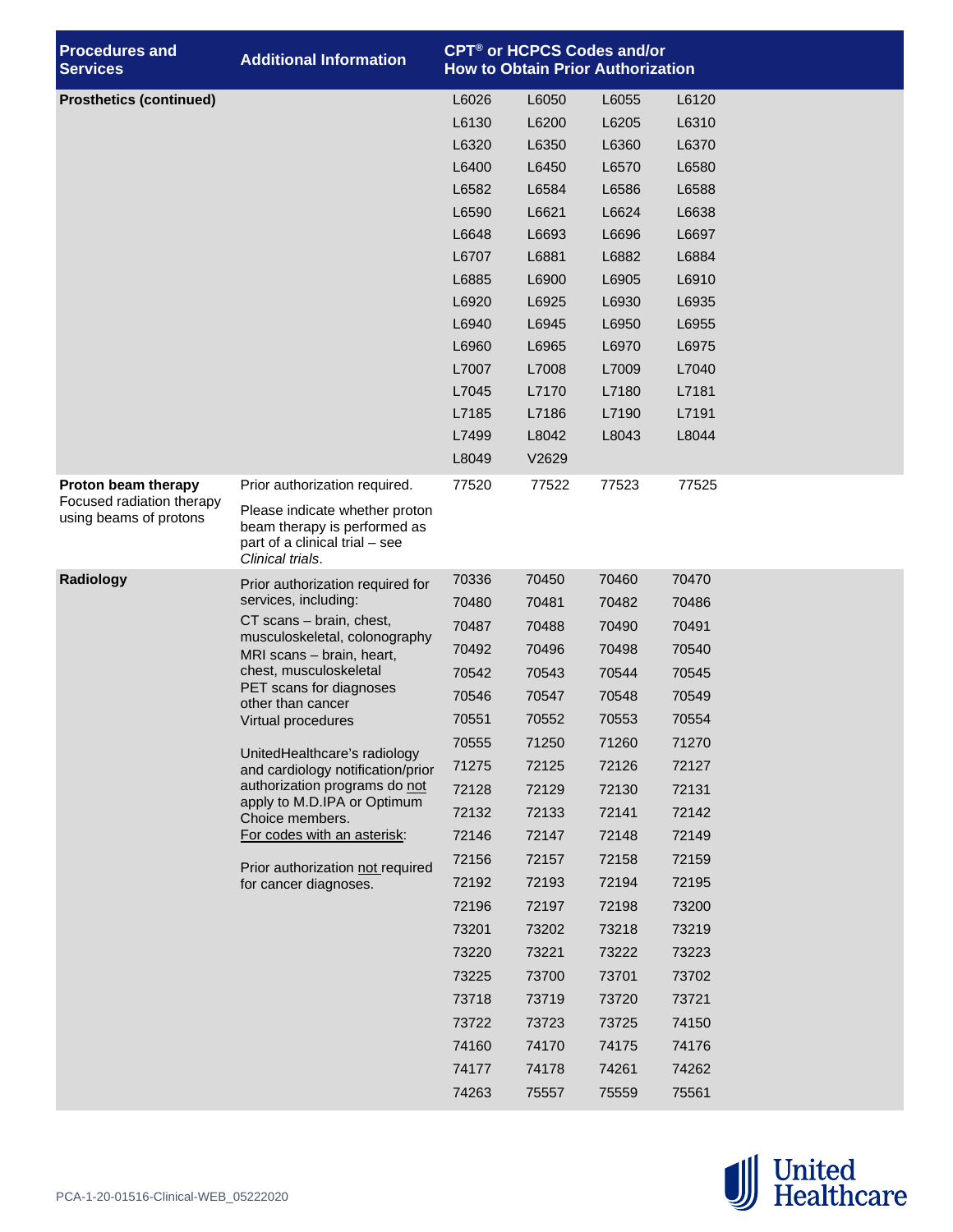| <b>Procedures and</b><br><b>Services</b>        | <b>Additional Information</b>                                                                                                                                                           |                                                             |                                    | CPT <sup>®</sup> or HCPCS Codes and/or<br><b>How to Obtain Prior Authorization</b> |        |  |  |
|-------------------------------------------------|-----------------------------------------------------------------------------------------------------------------------------------------------------------------------------------------|-------------------------------------------------------------|------------------------------------|------------------------------------------------------------------------------------|--------|--|--|
| <b>Radiology (continued)</b>                    |                                                                                                                                                                                         | 75563                                                       | 75571                              | 75572                                                                              | 75573  |  |  |
|                                                 |                                                                                                                                                                                         | 75574                                                       | 75635                              | 76498                                                                              | 77046  |  |  |
|                                                 |                                                                                                                                                                                         | 77047                                                       | 77048                              | 77049                                                                              | 78451  |  |  |
|                                                 |                                                                                                                                                                                         | 78453                                                       | 78454                              | 78459                                                                              | 78491  |  |  |
|                                                 |                                                                                                                                                                                         | 78492                                                       | 78494                              | 78608                                                                              | 78609  |  |  |
|                                                 |                                                                                                                                                                                         | 78803                                                       | 78811*                             | 78812*                                                                             | 78813* |  |  |
|                                                 |                                                                                                                                                                                         | 78814*                                                      | 78815*                             | 78816*                                                                             | C8937  |  |  |
|                                                 |                                                                                                                                                                                         | G0252*                                                      | S8037*                             | S8085*                                                                             |        |  |  |
| <b>Rhinoplasty</b>                              | Prior authorization required.                                                                                                                                                           | 30400                                                       | 30410                              | 30420                                                                              | 30430  |  |  |
| Treatment of nasal<br>functional impairment and |                                                                                                                                                                                         | 30435                                                       | 30450                              | 30460                                                                              | 30462  |  |  |
| septal deviation                                |                                                                                                                                                                                         | 30465                                                       |                                    |                                                                                    |        |  |  |
| <b>Sinuplasty</b>                               | Prior authorization required.                                                                                                                                                           | 31295                                                       | 31296                              | 31297                                                                              |        |  |  |
| Site of service (SOS) -<br>Office-based program | Prior authorization required if<br>performed in an outpatient                                                                                                                           | <b>Dermatologic</b><br>11402                                | 11403                              | 11406                                                                              | 11422  |  |  |
|                                                 | hospital setting or ambulatory                                                                                                                                                          | 11426                                                       | 11442                              |                                                                                    |        |  |  |
|                                                 | surgery center.<br>Prior authorization not required                                                                                                                                     | <b>General surgery</b>                                      |                                    |                                                                                    |        |  |  |
|                                                 | if performed in an office.                                                                                                                                                              | 19000<br><b>Musculoskeletal</b>                             |                                    |                                                                                    |        |  |  |
|                                                 | Notification/prior authorization<br>not required for care providers<br>in AK, KY, MA, TX, UT, WI                                                                                        | 27096                                                       | 64479                              | 64490                                                                              | 64493  |  |  |
|                                                 |                                                                                                                                                                                         | <b>Neurologic</b><br>62270                                  | 62321                              | 64633                                                                              | 64635  |  |  |
|                                                 |                                                                                                                                                                                         | <b>OB/GYN</b><br>57460                                      |                                    |                                                                                    |        |  |  |
|                                                 |                                                                                                                                                                                         | <b>Respiratory</b><br>31579                                 |                                    |                                                                                    |        |  |  |
| Site of service (SOS) -                         | Notification/prior authorization                                                                                                                                                        | <b>Carpal tunnel surgery</b>                                |                                    |                                                                                    |        |  |  |
| <b>Outpatient hospital</b>                      | only required when requesting<br>service in an outpatient hospital                                                                                                                      | 64721<br><b>Cataract surgery</b><br>66821<br>66982<br>66984 |                                    |                                                                                    |        |  |  |
|                                                 | setting.                                                                                                                                                                                |                                                             |                                    |                                                                                    |        |  |  |
|                                                 | Notification/prior authorization                                                                                                                                                        |                                                             | <b>Cosmetic and reconstructive</b> |                                                                                    |        |  |  |
|                                                 | not required if performed at a<br>participating ambulatory<br>surgery center (ASC).<br>Notification/prior authorization<br>not required for care providers<br>in AK, KY, MA, TX, UT, WI | 13101                                                       | 13132 14040                        |                                                                                    | 14060  |  |  |
|                                                 |                                                                                                                                                                                         | 14301                                                       | 21552                              | 21931                                                                              |        |  |  |
|                                                 |                                                                                                                                                                                         | Ear, nose and throat (ENT)<br>procedures                    |                                    |                                                                                    |        |  |  |
|                                                 |                                                                                                                                                                                         | 21320                                                       | 30140                              | 30520                                                                              | 69436  |  |  |
|                                                 |                                                                                                                                                                                         | 69631                                                       |                                    |                                                                                    |        |  |  |
|                                                 |                                                                                                                                                                                         |                                                             | <b>Gynecologic procedures</b>      |                                                                                    |        |  |  |
|                                                 |                                                                                                                                                                                         | 57522<br>58565                                              | 58353                              | 58558                                                                              | 58563  |  |  |
|                                                 |                                                                                                                                                                                         | Hernia repair                                               |                                    |                                                                                    |        |  |  |
|                                                 |                                                                                                                                                                                         | 49505                                                       | 49585                              | 49587                                                                              | 49650  |  |  |
|                                                 |                                                                                                                                                                                         | 49651                                                       | 49652                              | 49653                                                                              | 49654  |  |  |
|                                                 |                                                                                                                                                                                         | 49655<br><b>Liver biopsy</b>                                |                                    |                                                                                    |        |  |  |
|                                                 |                                                                                                                                                                                         | 47000                                                       |                                    |                                                                                    |        |  |  |
|                                                 |                                                                                                                                                                                         | <b>Miscellaneous</b>                                        |                                    |                                                                                    |        |  |  |
|                                                 |                                                                                                                                                                                         | 20680                                                       |                                    |                                                                                    |        |  |  |
|                                                 |                                                                                                                                                                                         | Ophthalmologic<br>65426                                     | 65730                              | 65855                                                                              | 66170  |  |  |
|                                                 |                                                                                                                                                                                         | 66761                                                       | 67028                              | 67036                                                                              | 67040  |  |  |
|                                                 |                                                                                                                                                                                         | 67228                                                       | 67311                              | 67312                                                                              |        |  |  |

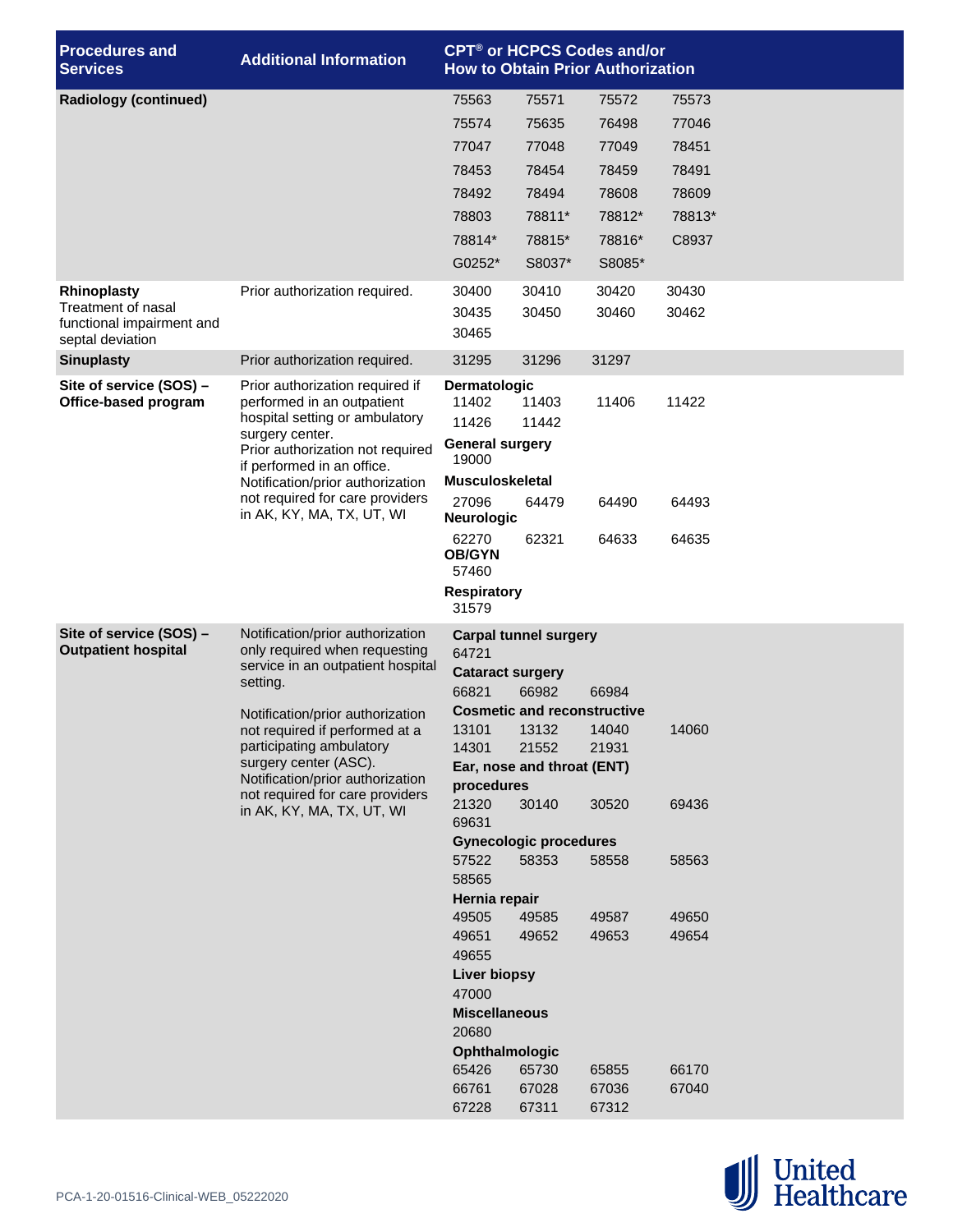| <b>Procedures and</b><br><b>Services</b>                                                                                                                             | <b>Additional Information</b>                                                                                                                                                                                                                                                                                                                                                                                                                                                                                                 |                                                                                            | CPT <sup>®</sup> or HCPCS Codes and/or<br><b>How to Obtain Prior Authorization</b>                                                                                                      |                                                                      |                                                    |  |
|----------------------------------------------------------------------------------------------------------------------------------------------------------------------|-------------------------------------------------------------------------------------------------------------------------------------------------------------------------------------------------------------------------------------------------------------------------------------------------------------------------------------------------------------------------------------------------------------------------------------------------------------------------------------------------------------------------------|--------------------------------------------------------------------------------------------|-----------------------------------------------------------------------------------------------------------------------------------------------------------------------------------------|----------------------------------------------------------------------|----------------------------------------------------|--|
| Site of service (SOS) -<br><b>Outpatient hospital</b><br>(continued)                                                                                                 |                                                                                                                                                                                                                                                                                                                                                                                                                                                                                                                               | 42820<br>42830<br>endoscopy<br>43235<br>45380<br>50590<br>52224<br>52281<br>52352<br>55040 | <b>Tonsillectomy and adenoidectomy</b><br>42821<br><b>Upper and lower gastrointestinal</b><br>43239<br>45384<br><b>Urologic procedures</b><br>52000<br>52234<br>52310<br>52353<br>55700 | 42825<br>43249<br>45385<br>52005<br>52235<br>52332<br>52356<br>57288 | 42826<br>45378<br>52204<br>52260<br>52351<br>54161 |  |
| Sleep apnea procedures<br>and surgeries<br>Maxillomandibular<br>advancement<br>or oral pharyngeal tissue<br>reduction for treatment of<br>obstructive<br>sleep apnea | Prior authorization required.<br>Applies to inpatient or outpatient<br>procedures and surgeries,<br>including, but not limited to,<br>palatopharyngoplasty - oral<br>pharyngeal reconstructive surgery<br>that includes laser-assisted<br>uvulopalatoplasty. Applies only for<br>surgical sleep apnea procedures<br>and not sleep studies.                                                                                                                                                                                    | 21685                                                                                      | 41599                                                                                                                                                                                   | 42145                                                                |                                                    |  |
| <b>Sleep studies</b><br>Laboratory-assisted and<br>related studies, including<br>polysomnography, to<br>diagnosis sleep apnea and<br>other sleep disorders           | Prior authorization required.<br>Excludes sleep studies<br>performed<br>in the home. Not applicable to<br>sleep apnea procedures and<br>surgeries - see Sleep apnea<br>procedures<br>and surgeries.                                                                                                                                                                                                                                                                                                                           | 95805<br>95811                                                                             | 95807                                                                                                                                                                                   | 95808                                                                | 95810                                              |  |
| Specific medications as<br>indicated on the<br>prescription<br>drug list (PDL)                                                                                       | Certain medications require<br>prior authorization to make sure<br>they're a covered benefit for the<br>indication they're prescribed.<br>Please refer to the PDL at<br>UHCprovider.com > Menu ><br>Resource Library > Drug Lists<br>and Pharmacy ><br>UnitedHealthcare Prescription<br>Drug List.<br>Some payer groups have<br>prescriptions managed through<br>OptumRx <sup>®</sup> . To find out which<br>prescriptions are covered,<br>please call the customer<br>service number on the<br>member's health plan ID card. |                                                                                            |                                                                                                                                                                                         |                                                                      |                                                    |  |
| <b>Spinal cord stimulators</b><br>Spinal cord stimulators<br>when implanted for pain<br>management                                                                   | Prior authorization required.                                                                                                                                                                                                                                                                                                                                                                                                                                                                                                 | 63650<br>63663<br>64553<br>L8685                                                           | 63655<br>63664<br>64570<br>L8686                                                                                                                                                        | 63661<br>63685<br>L8680<br>L8687                                     | 63662<br>63688<br>L8682<br>L8688                   |  |
| <b>Spinal surgery</b>                                                                                                                                                | Prior authorization required.                                                                                                                                                                                                                                                                                                                                                                                                                                                                                                 | 20930<br>22110<br>22207<br>22220<br>22512<br>22532                                         | 22100<br>22112<br>22210<br>22224<br>22513<br>22533                                                                                                                                      | 22101<br>22114<br>22212<br>22510<br>22514<br>22534                   | 22102<br>22206<br>22214<br>22511<br>22515<br>22548 |  |

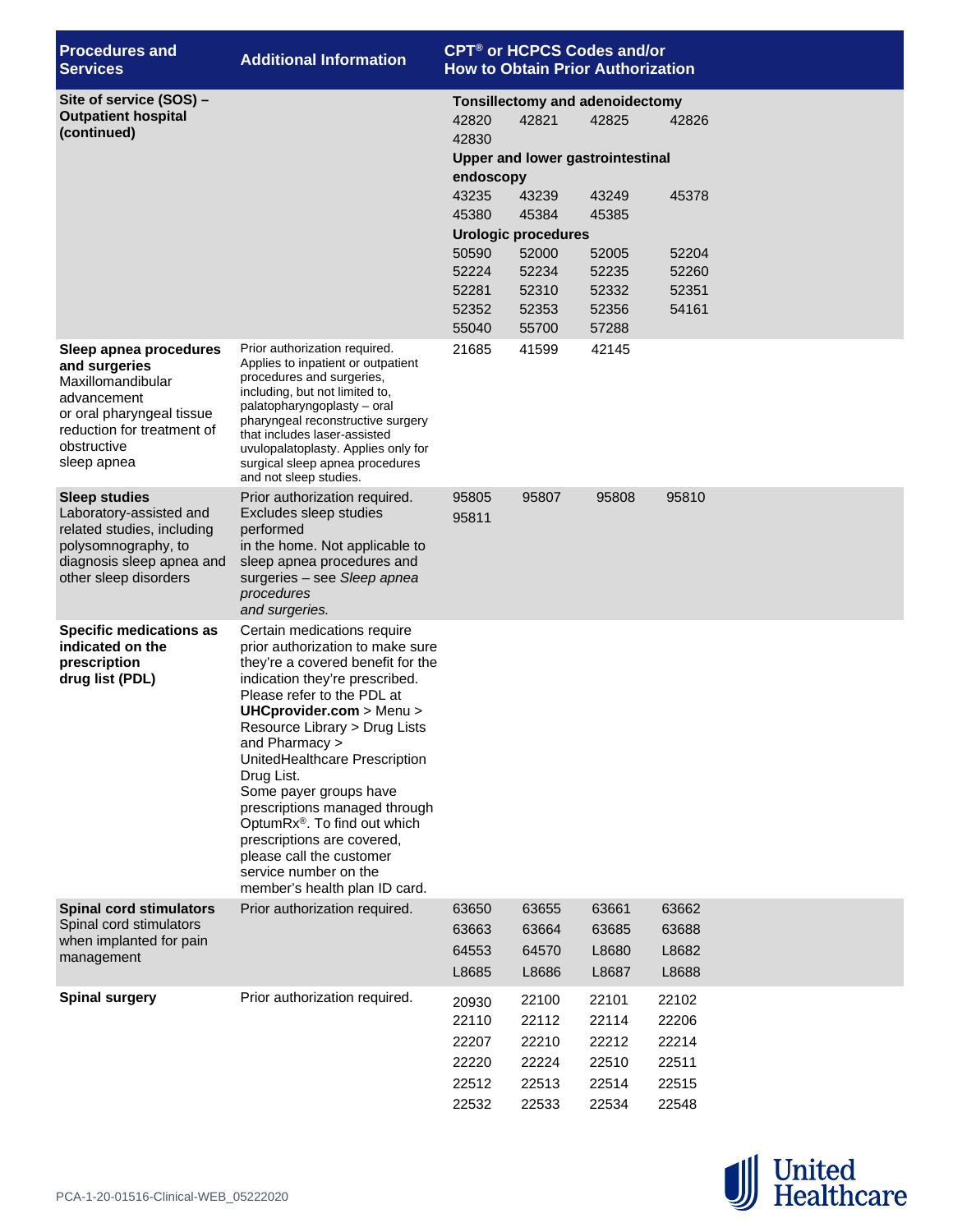| <b>Procedures and</b><br><b>Services</b> | <b>Additional Information</b> |                 |                                        | <b>CPT<sup>®</sup> or HCPCS Codes and/or</b><br><b>How to Obtain Prior Authorization</b> |                |  |
|------------------------------------------|-------------------------------|-----------------|----------------------------------------|------------------------------------------------------------------------------------------|----------------|--|
| <b>Spinal surgery</b>                    |                               | 22551           | 22552                                  | 22554                                                                                    | 22556          |  |
| (continued)                              |                               | 22558           | 22585                                  | 22586                                                                                    | 22590          |  |
|                                          |                               | 22595           | 22600                                  | 22610                                                                                    | 22612          |  |
|                                          |                               | 22614           | 22630                                  | 22632                                                                                    | 22633          |  |
|                                          |                               | 22634           | 22800                                  | 22802                                                                                    | 22804          |  |
|                                          |                               | 22808           | 22810                                  | 22812                                                                                    | 22818          |  |
|                                          |                               | 22819           | 22830                                  | 22840                                                                                    | 22841          |  |
|                                          |                               | 22842           | 22843                                  | 22844                                                                                    | 22845          |  |
|                                          |                               | 22846           | 22847                                  | 22848                                                                                    | 22849          |  |
|                                          |                               | 22850           | 22852                                  | 22853                                                                                    | 22854          |  |
|                                          |                               | 22855           | 22856                                  | 22857                                                                                    | 22858          |  |
|                                          |                               | 22859           | 22861                                  | 22862                                                                                    | 22864          |  |
|                                          |                               | 22865           | 22899                                  | 27279                                                                                    | 27280          |  |
|                                          |                               | 63001           | 63003                                  | 63005                                                                                    | 63011          |  |
|                                          |                               | 63012           | 63015                                  | 63016                                                                                    | 63017          |  |
|                                          |                               | 63020           | 63030                                  | 63035                                                                                    | 63040          |  |
|                                          |                               | 63042           | 63043                                  | 63044                                                                                    | 63045          |  |
|                                          |                               | 63046           | 63047                                  | 63048                                                                                    | 63050          |  |
|                                          |                               | 63051           | 63055                                  | 63056                                                                                    | 63057          |  |
|                                          |                               | 63064           | 63066                                  | 63075                                                                                    | 63076          |  |
|                                          |                               | 63077           | 63078                                  | 63081                                                                                    | 63082          |  |
|                                          |                               | 63085           | 63086                                  | 63087                                                                                    | 63088          |  |
|                                          |                               | 63090           | 63091                                  | 63101                                                                                    | 63102          |  |
|                                          |                               | 63103           | 63170                                  | 63172                                                                                    | 63173          |  |
|                                          |                               | 63180           | 63182                                  | 63185                                                                                    | 63190          |  |
|                                          |                               | 63191<br>63197  | 63194<br>63198                         | 63195<br>63199                                                                           | 63196          |  |
|                                          |                               | 63250           | 63251                                  | 63252                                                                                    | 63200<br>63265 |  |
|                                          |                               | 63266           | 63267                                  | 63268                                                                                    | 63270          |  |
|                                          |                               | 63271           | 63272                                  | 63273                                                                                    | 63275          |  |
|                                          |                               | 63276           | 63277                                  | 63278                                                                                    | 63280          |  |
|                                          |                               | 63281           | 63282                                  | 63283                                                                                    | 63285          |  |
|                                          |                               | 63286           | 63287                                  | 63290                                                                                    | 63295          |  |
|                                          |                               | 63300           | 63301                                  | 63302                                                                                    | 63303          |  |
|                                          |                               | 63304           | 63305                                  | 63306                                                                                    | 63307          |  |
|                                          |                               | 63308           | 0095T                                  | 0098T                                                                                    | 0164T          |  |
|                                          |                               | 0309T           |                                        |                                                                                          |                |  |
| Stimulators-<br>not related to spine     | Prior authorization required. | E0747           | <b>Bone-growth stimulator</b><br>E0748 | E0749                                                                                    | E0760          |  |
| Implantation of a device                 |                               | Neurostimulator |                                        |                                                                                          |                |  |
| that sends electrical<br>impulses        |                               | 43647           | 43648                                  | 43881                                                                                    | 43882          |  |
|                                          |                               | 61863           | 61864                                  | 61867                                                                                    | 61868          |  |
|                                          |                               | 61885           | 61886                                  | 64555                                                                                    | 64568          |  |
|                                          |                               | 64590           | 64595                                  | 0312T                                                                                    | 0313T          |  |
|                                          |                               | 0314T           | 0315T                                  | 0316T                                                                                    | 0317T          |  |
|                                          |                               |                 |                                        |                                                                                          |                |  |

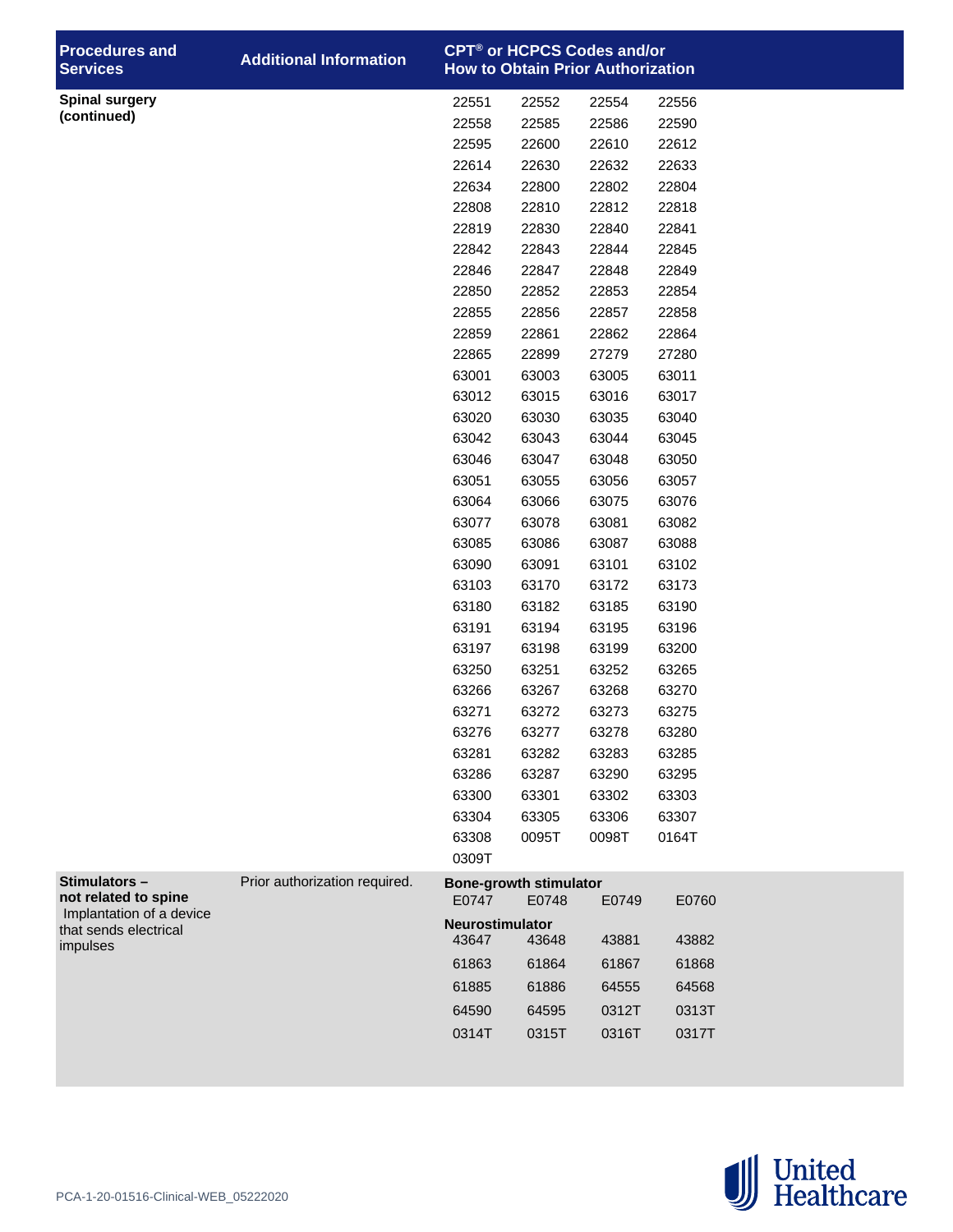| <b>Procedures and</b> |  |
|-----------------------|--|
| <b>Services</b>       |  |

## **Services Additional Information CPT® or HCPCS Codes and/or How to Obtain Prior Authorization**

### **Transplant**

Organ or tissue transplant or transplant related services before pretreatment or evaluation

Prior authorization required.

Care providers must request prior authorization for transplant or transplant-related services before pre-treatment or evaluation.

For transplant and CAR T-Cell therapy services including Kymriah™ (tisagenlecleucel) and Yescarta™ (axicabtagene ciloleucel), please call **888-936-7246** or the notification number on the back of the member's health plan ID card.

## **Bone marrow harvest**

| 38240                 | 38241                            | 38242               |                                |  |  |  |
|-----------------------|----------------------------------|---------------------|--------------------------------|--|--|--|
|                       | <b>Evaluation for transplant</b> |                     |                                |  |  |  |
| 99205                 |                                  |                     |                                |  |  |  |
| <b>Heart</b><br>33940 | 33944                            | 33945               |                                |  |  |  |
| Heart/lung            |                                  |                     |                                |  |  |  |
| 33930                 | 33935                            |                     |                                |  |  |  |
| <b>Intestine</b>      |                                  |                     |                                |  |  |  |
| 44132                 | 44133                            | 44135               | 44136                          |  |  |  |
| Kidney                |                                  |                     |                                |  |  |  |
| 50300                 | 50320                            | 50323               | 50340                          |  |  |  |
| 50360                 | 50365                            | 50370               | 50380                          |  |  |  |
| 50547                 |                                  |                     |                                |  |  |  |
| Liver                 |                                  |                     |                                |  |  |  |
| 47135                 | 47143                            | 47147               |                                |  |  |  |
| Lung                  |                                  |                     |                                |  |  |  |
| 32850                 | 32851                            | 32852               | 32853                          |  |  |  |
| 32854                 | 32856                            | S2060               | S2061                          |  |  |  |
| <b>Pancreas</b>       |                                  |                     |                                |  |  |  |
| 48551                 | 48552                            | 48554               |                                |  |  |  |
|                       | Services related to transplants  |                     |                                |  |  |  |
| 32855                 | 33933                            | 38208               | 38209                          |  |  |  |
| 38210                 | 38212                            | 38213               | 38214                          |  |  |  |
| 38215                 | 38232*                           | 44137               | 44715                          |  |  |  |
| 44720                 | 44721                            | 47133               | 47140                          |  |  |  |
| 47141                 | 47142                            | 47144               | 47145                          |  |  |  |
| 47146                 | 50325                            | S2152               |                                |  |  |  |
|                       | <b>CAR T-Cell therapy</b>        |                     |                                |  |  |  |
| 0537T                 | 0538T                            | 0539T               | 0540T                          |  |  |  |
| Q2041                 | Q2042                            |                     |                                |  |  |  |
|                       | $-1 - 00000$                     | والمستقل والمستعدات | والمترافع والمستلمل والمتناورة |  |  |  |

\*Code 38232 will only require prior authorization for an oncology diagnosis